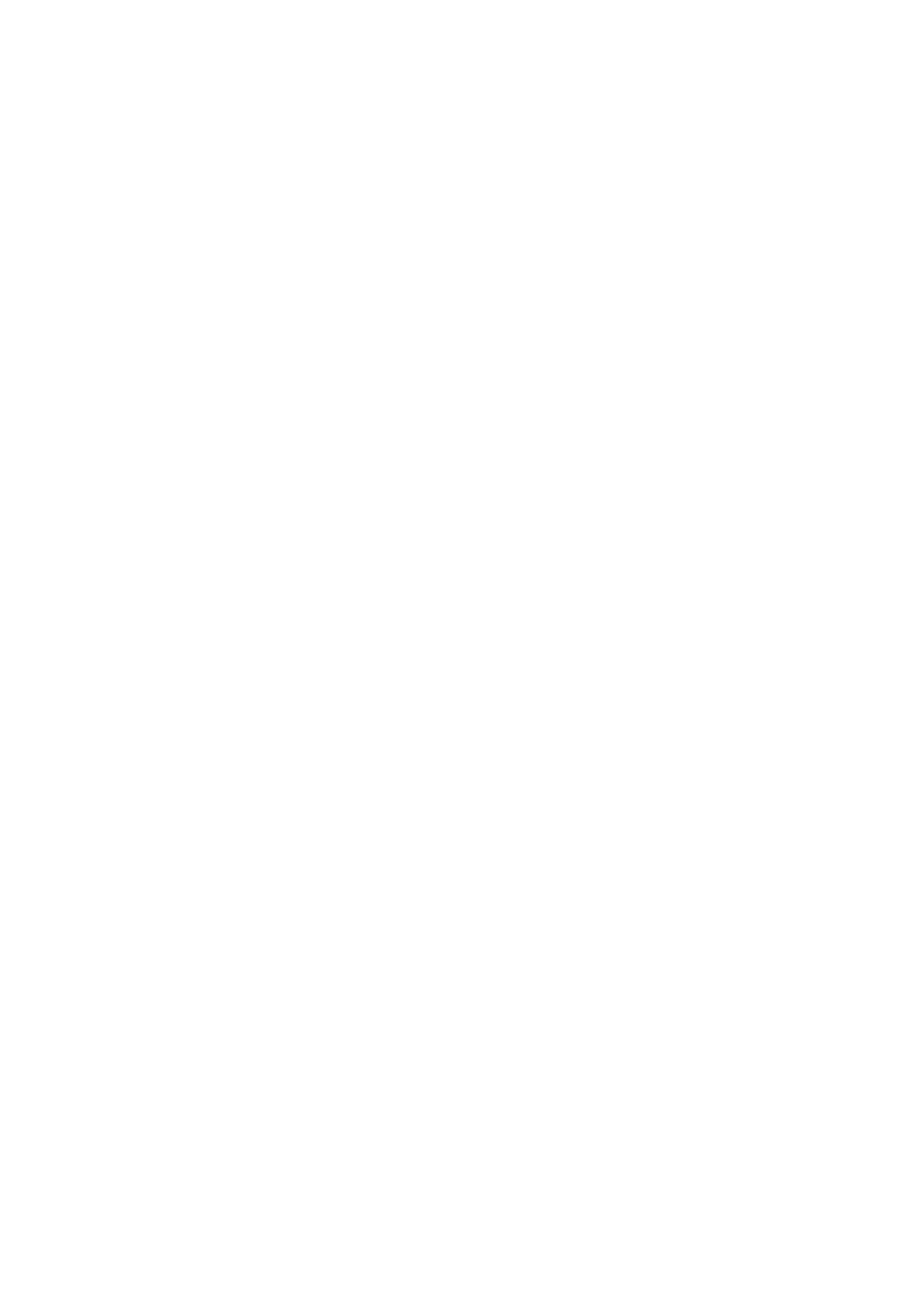### **Contents**

| <b>Executive summary</b> | 4  |
|--------------------------|----|
| 1 Introduction           | 6  |
| 2 Methodology            | 8  |
| 3 Results                | 12 |
| 4 Conclusion             | 19 |
| <b>Notes</b>             | 21 |
| References               | 22 |
| Acknowledgements         | 24 |
| About the authors        | 24 |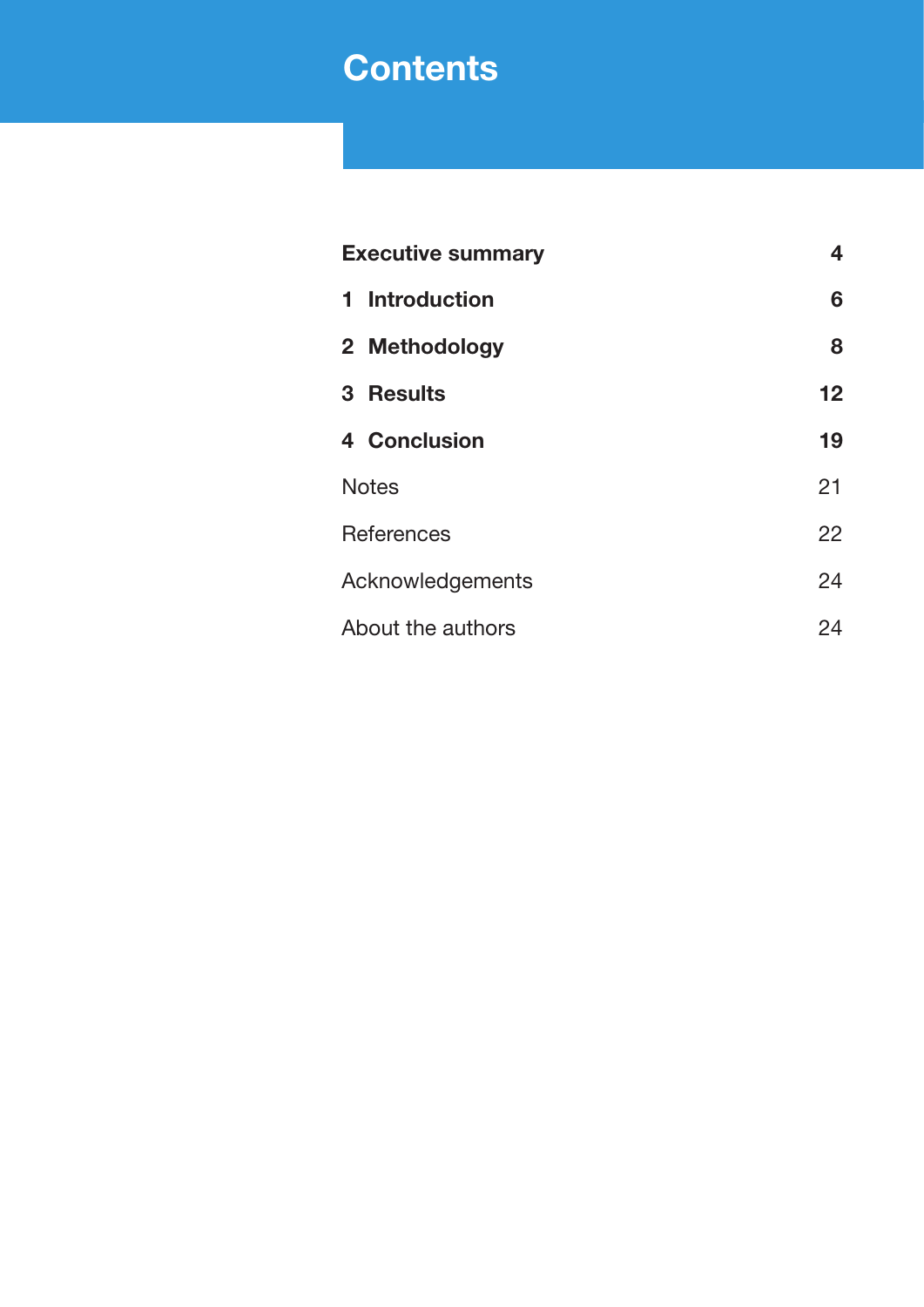**Executive summary**<br>
The first minimum income standard for Great Britain was faunded in 2006.<br>
An infimum income standard (MIS) is the income required for a specified<br>
An infimum income standard (MIS) is the income require The first minimum income standard for Great Britain was launched in 2008. A minimum income standard (MIS) is the income required for a specified household type to reach a socially acceptable minimum living standard. It is based on research on what members of the public, informed by experts where appropriate, think is needed to achieve this minimum living standard. The 2008 MIS was based on research undertaken in Great Britain.

The aim of this research is to investigate the extent to which the MIS Great Britain findings are applicable to Northern Ireland and whether it is possible to develop a 'UK MIS'. To meet this purpose, this project examined how a Northern Ireland MIS compares with a Great Britain MIS.

The research comprised desk-based research, expert advice on fuel costs and housing, on-theground pricing at Northern Ireland retailers and a number of focus groups with members of the public in Belfast and Omagh. For comparability with MIS for Great Britain, groups in Northern Ireland were drawn from urban areas and the research does not take into account additional costs associated with living in rural areas.

Comparing MIS in Northern Ireland and Great Britain involves two questions. First, do things cost more or less in Northern Ireland? Second, do different things need to go into a budget because of different views among the public about what is essential?

In terms of the first question, we found that in most cases the prices of goods included in the budgets were the same in Northern Ireland as in Great Britain. This is because most of the stores used to price goods in the main research had outlets in Northern Ireland. Overall, more than 80 per cent of items in the budgets cost the same. The most notable exceptions were household fuel (heating, hot water, electricity), which is more expensive in Northern Ireland, and local taxes (rates and council tax), which are cheaper.

The focus groups were used in order to

investigate the second question. While there were some differences, most of the budget items that they identified were similar to those included by Great Britain groups.

### **Results**

The MIS budgets for Northern Ireland were similar to those for Great Britain. Higher budgets in some spending areas for Northern Ireland were offset by lower budgets in others.

The research considered the needs of various household types and found that (excluding housing and childcare costs):

- for a single person of working age, a minimum budget is 90p a week or 0.5 per cent higher in Northern Ireland than in GB;
- for a pensioner couple, it is £6.65 or 3.1 per cent lower in Northern Ireland;
- for families with children, the differences are sometimes greater, depending on the age of the children, but the examples calculated are still within 5 per cent;
- for a couple with a baby and a preschool child, the Northern Ireland budgets are £10.41 a week or 2.8 per cent less in Northern Ireland, while, for a lone parent with a primary and secondary school child, they are £15.88 or 4.5 per cent more.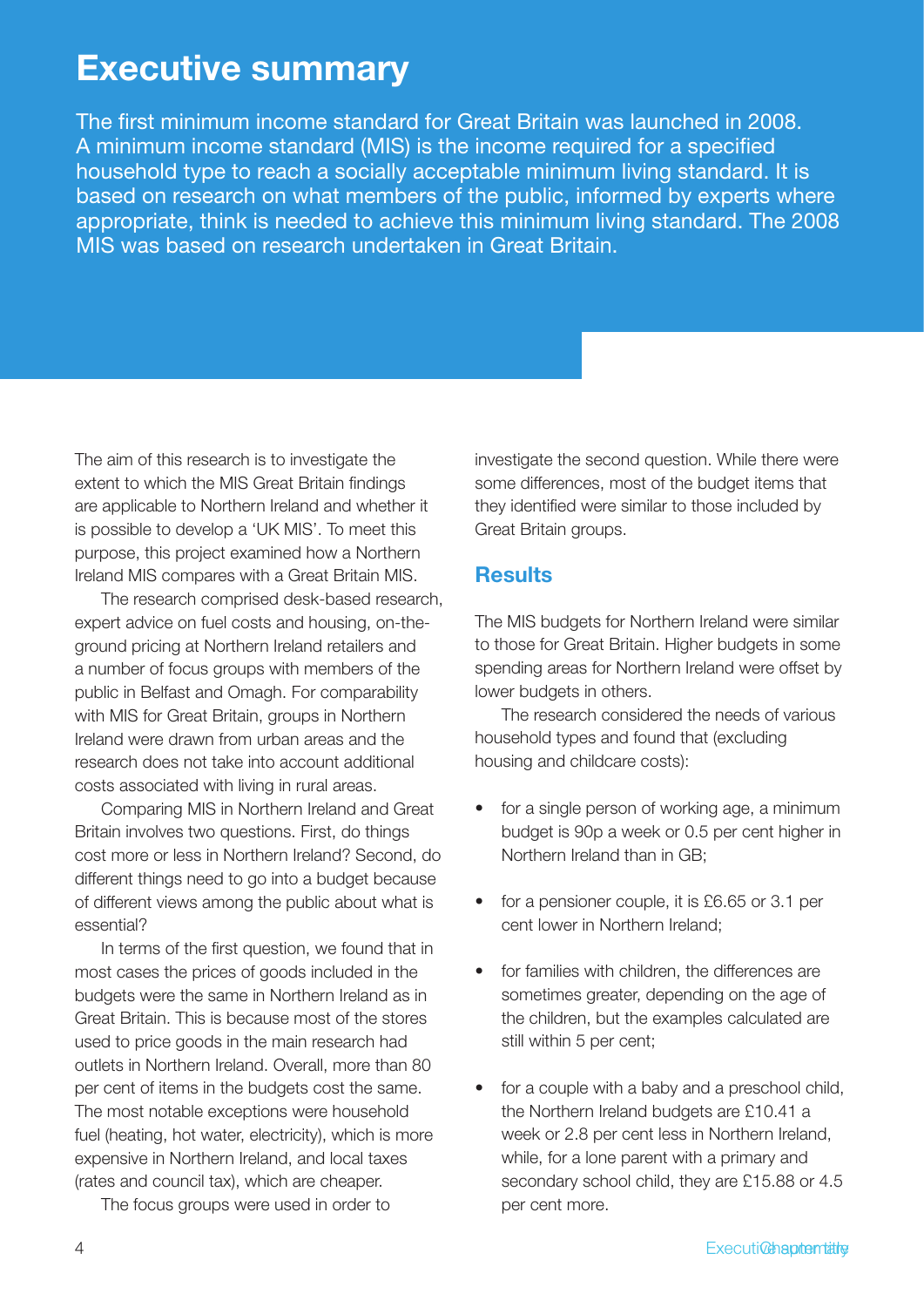Apart from local taxes and fuel, other significant areas of difference included telephone costs, personal goods and services (especially hairdressing costs), social and cultural participation, and transport. On this latter point, unlike the Great Britain groups, families with children in Northern Ireland believed that owning a car is a minimum requirement. Car ownership creates higher overall transport costs for some families but – because of the cost of alternatives (public transport and taxis) – this was not true for all families.

### **Conclusions**

Given the overall similarities between the Great Britain and Northern Ireland budgets, the minimum income standard for Britain can fairly be described as representing a minimum standard for the whole of the UK.

However, the research highlights some differences in the breakdown of spending needs required to achieve a minimum living standard and this could help inform social policy. For example, a larger portion of the budget in Great Britain than in Northern Ireland is comprised of local taxation. Some families on low incomes have council tax or rates rebated in both places and the *net* income requirements in Northern Ireland are higher.

As in Great Britain, the Northern Ireland results give a benchmark that can inform social policy. People falling below 60 per cent of median income (the main government poverty line) are almost all unable to reach a minimum standard of living as defined by this research. The results further show that, for most, benefits fall well below the minimum income standard and that the minimum wage is too low for most people to reach a minimum standard of living.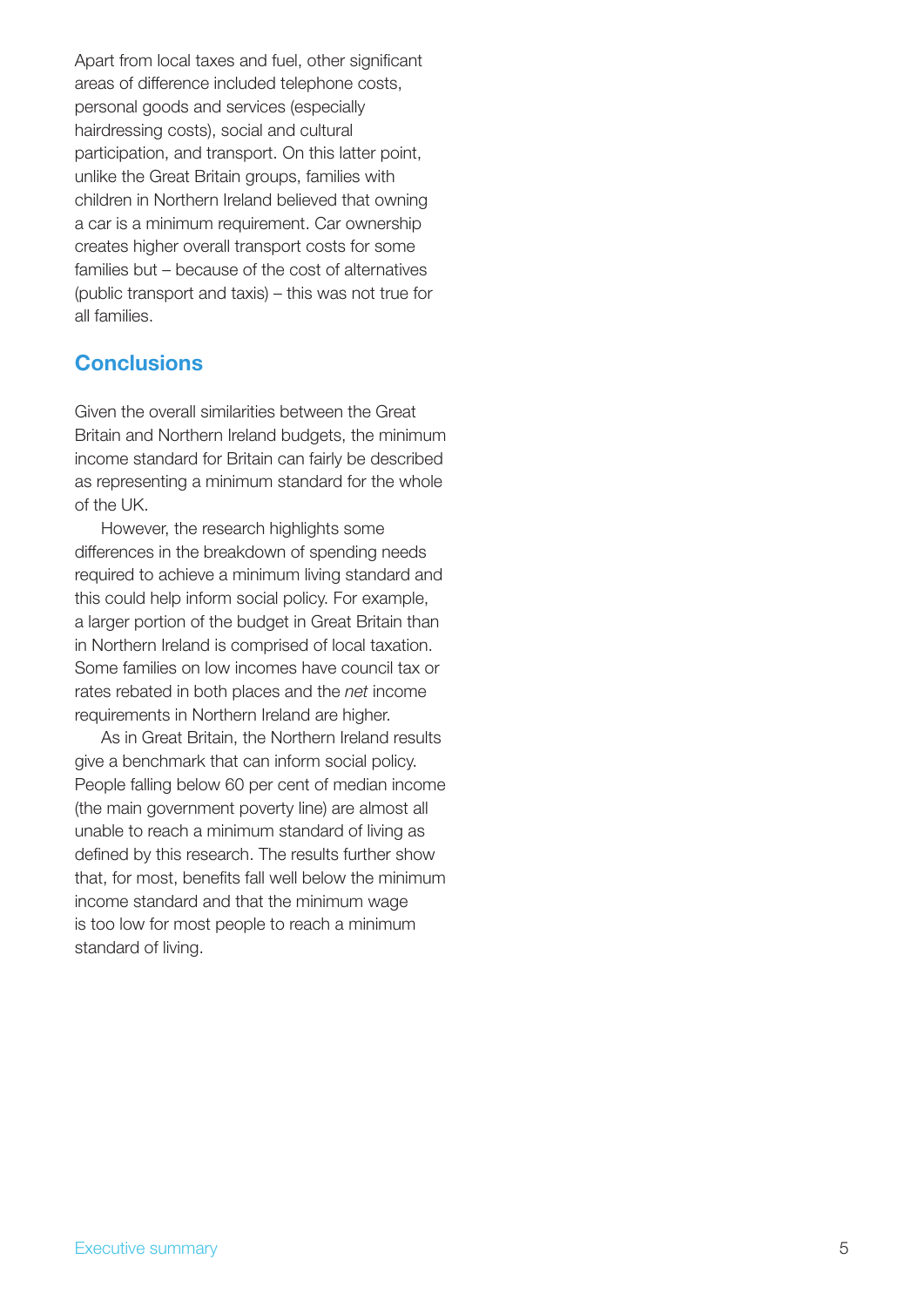### **1 Introduction**

This report details the methodology and results from minimum income standard research in Northern Ireland. A minimum income standard (MIS) is the income required for a specified household type to reach a socially acceptable minimum living standard. In contrast to poverty measures based on arbitrary percentages of average income, the minimum income standard is calculated based on a requisite basket of actual goods and services, as decided by members of the public and selected experts.

In July 2009, the Joseph Rowntree Foundation launched the uprated 2009 minimum income standard for Britain. Further details about MIS are available on the MIS website: www.minimumincomestandard.org/ and are summarised in Box 1. An online calculator at www.minimumincome.org.uk shows the minimum budgets and gross incomes required for different family types.

### **Box 1: MIS in brief**

#### *What is MIS?*

The minimum income standard is the income that people need in order to reach a minimum socially acceptable standard of living in Britain today, based on what members of the public think. It is calculated by specifying baskets of goods and services required by different types of household in order to meet these needs and to participate in society.

#### *How is it arrived at?*

A sequence of groups have detailed negotiations about what things a family would have to be able to afford in order to achieve an acceptable living standard. Experts check that these specifications meet basic criteria, such as nutritional adequacy, and in some cases feed back information to later groups who check and amend the budgets. Each group

typically comprises six to eight people from a mixture of socio-economic backgrounds, but each group has people from the particular demographic category under discussion – for example, pensioner groups decide the minimum for pensioners.

#### *What does it include?*

Groups in the original research defined MIS as follows:

*A minimum standard of living in Britain today includes, but is more than just, food, clothes and shelter. It is about having what you need in order to have the opportunities and choices necessary to participate in society.*

Thus, a minimum is about more than just survival. However, it covers needs, not wants: necessities, not luxuries. In identifying things that everyone should be able to afford, it does not attempt to specify extra requirements for particular individuals and groups – for example, those resulting from living in a remote location or having a disability. So not everybody having more than the minimum income can be guaranteed to achieve an acceptable living standard. However, anyone falling below the minimum does not achieve such a standard.

#### *To whom does it apply?*

MIS applies to 'nuclear' families comprising a single adult or couple with or without dependent children. It covers most such households, with its level adjusted to reflect their make-up. It does not cover families living with other adults, such as households with grown-up children.

#### *Where does it apply to?*

MIS was calculated as a minimum for Britain, to which the present published figures apply.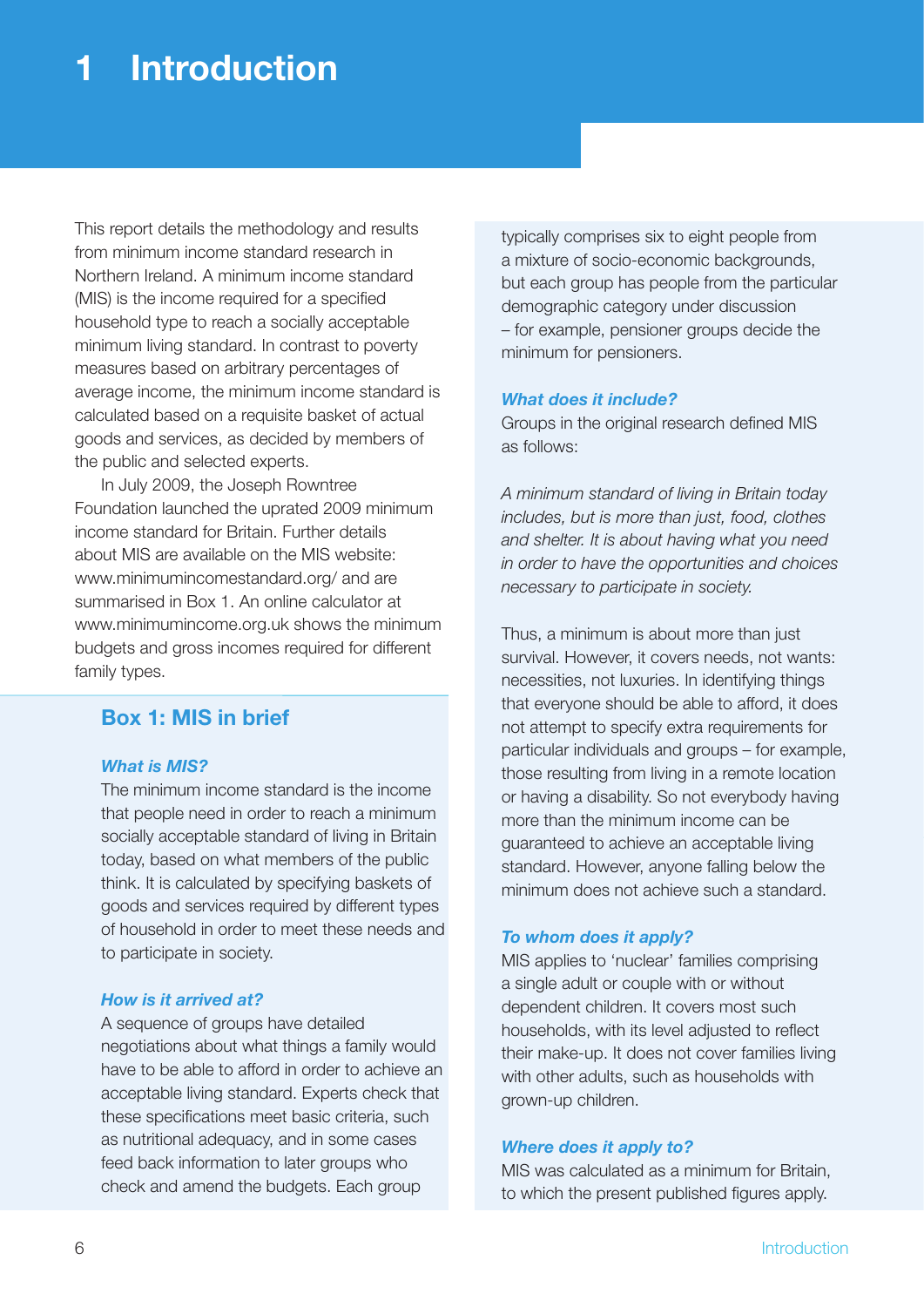#### *How is it related to the poverty line?*

MIS is relevant to the discussion of poverty, but does not claim to be a poverty threshold. This is because participants in the research were not specifically asked to talk about what defines poverty. However, it is relevant to the poverty debate in that almost all households officially defined as being in income poverty (having below 60 per cent of median income) are also below MIS. Thus, households who face relative poverty on this measure are generally unable to reach an acceptable standard of living as defined by members of the public.

#### *Who produced it?*

The original research was supported by the Joseph Rowntree Foundation (JRF). It was conducted by the Centre for Research in Social Policy (CRSP) at Loughborough University in partnership with the Family Budget Unit at the University of York.

#### *When was it produced and how is it being updated?*

The original research was carried out in 2007 and the findings presented in 2008 were costed using April 2008 prices. In July 2009, it was updated to reflect changes in prices to April 2009. In the longer term, it is planned that it will be periodically 'rebased' to reflect changes in attitudes to what needs to be in a minimum household budget.

MIS for Britain is based on research undertaken in mainland Britain and no check has so far been made that its findings are applicable to Northern Ireland. The purpose of this project is to investigate if and how we can construct a 'UK MIS'. To meet this purpose, this project will examine how a Northern Ireland MIS compares with an MIS for Great Britain. In particular, comparison between the Northern Ireland and Great Britain MIS budgets will be about examining the extent to which the budgets for Great Britain MIS provide for the same living standard for people in Northern Ireland.

It is important to keep in mind that this study focuses on the needs of urban households. A

minimum income standard refers to a standard of living that *nobody* should have to fall below, but does not necessarily meet *everybody's* needs. MIS for Great Britain provides for urban households and recognises that rural households are likely to experience different and additional living expenses. Indeed, CRSP is currently investigating these rural costs for the Commission for Rural Communities. Northern Ireland is 'more rural' than Great Britain. For example, the Department for Social Development (DSD, 2008) classifies 32 per cent of Northern Ireland households as 'rural'. The Expenditure and Food Survey classifies 21 per cent of Great Britain households as rural (ONS, 2008).<sup>1</sup> Nevertheless, to allow for a true comparison between Northern Ireland and Great Britain, income standards are considered only for urban Northern Ireland.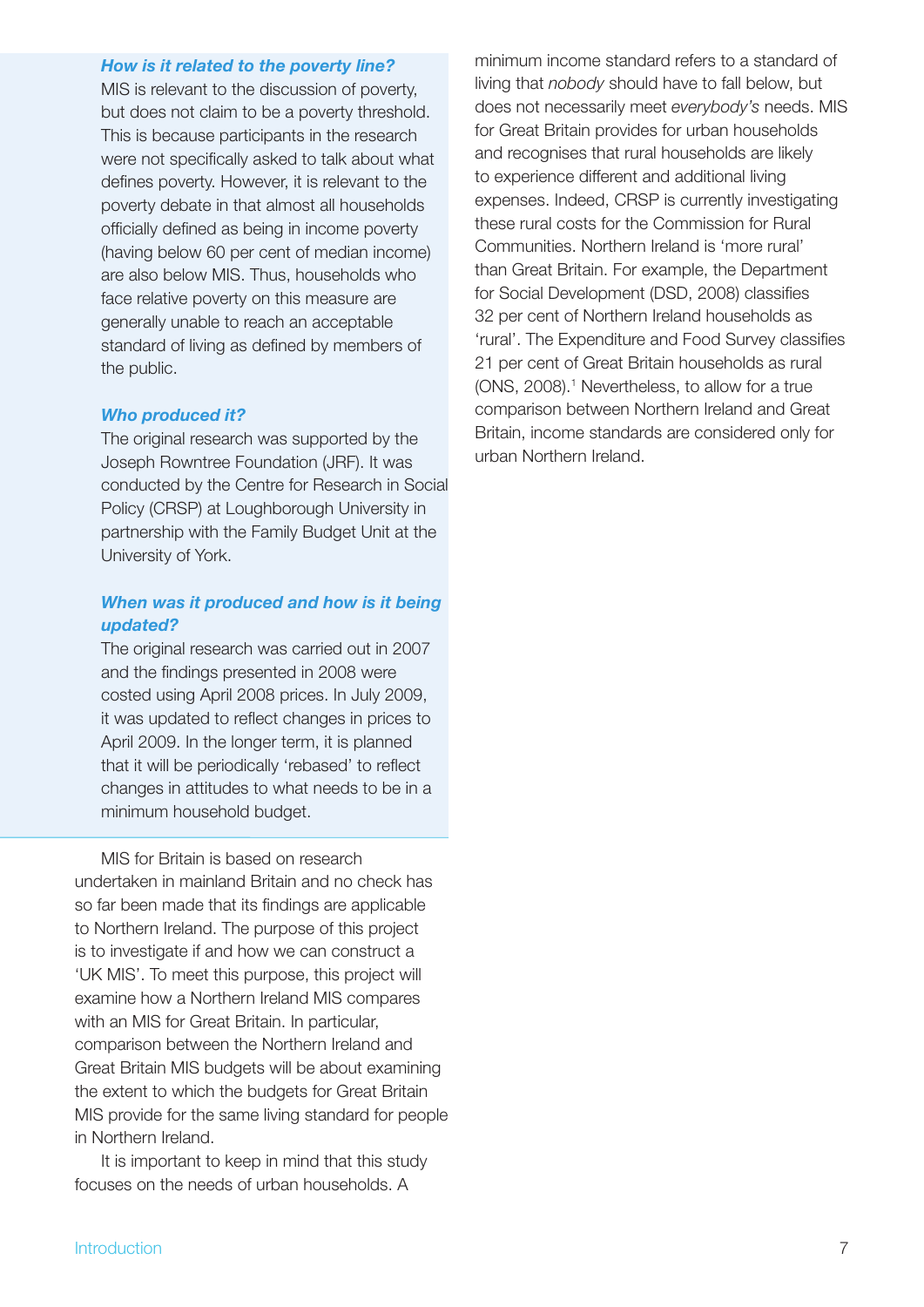### **2 Methodology**

This chapter describes the methodology that was used in MIS Northern Ireland. The project comprised three distinct phases:

- desk-based research;
- MIS focus groups;
- supplementary pricing.

### **Desk-based research**

Any difference between a Northern Ireland and Great Britain MIS would be either because *costs* differed between the two places or because *needs*  differed. The main purpose of the desk-based research was to consider the former. The starting point for the pricing policy comparison was to look at the stores that were used in drawing up budget items for MIS Great Britain and examine the extent to which the same items and services could be acquired in Northern Ireland at the same costs from the same retailers.

The first question was whether the same retailers used in the Great Britain MIS were prevalent in Northern Ireland. In MIS Great Britain, 44 stores were used to price the items in the household budgets. Of these 44 stores, 39 had branches in Northern Ireland. In the Great Britain budgets, food and a range of other items were costed at Tesco because this is the most prevalent supermarket in Great Britain. Tesco is also the most prevalent supermarket in Northern Ireland, with 47 branches spread over the country. The desk-based research also checked and was able to confirm the prevalence of other UK-wide chain stores in Northern Ireland.

The second question was whether the same stores charged the same prices in Northern Ireland as Great Britain. Of the 39 stores that operated in Northern Ireland, only the Co-Op did not operate

a uniform pricing policy. Co-Op prices vary by region. Wary of the potential that UK-wide pricing policies could still mean that prices might vary in specific locations to take account of the nature of the local competition, the team undertook some on-foot pricing comparisons in Great Britain and Northern Ireland. A basket of 25 items (a selection of staple and non-staple goods) was priced at Tesco to find out if there were significant differences between their Northern Ireland and Great Britain prices. Apart from the cost of minced beef being higher in Northern Ireland compared to Great Britain, there was virtually no difference in prices.

Over 80 per cent of items in the Great Britain budgets were costed at the 38 stores operating uniform pricing policies across the UK. This means that the majority of items in the Great Britain budgets were available at the same price in Northern Ireland. At the same time, the deskbased research highlighted the 20 per cent of items and services that needed to be priced specifically for Northern Ireland.

### **MIS focus groups**

The purpose of the MIS focus groups was to address if and how needs – requirements for a minimum, socially acceptable living standard – compared between Northern Ireland and Great Britain. Four groups were held in Northern Ireland:

- pensioners (from single person and couple households);
- couple parents with preschool aged children;
- lone parents with school aged children;
- single working aged adults.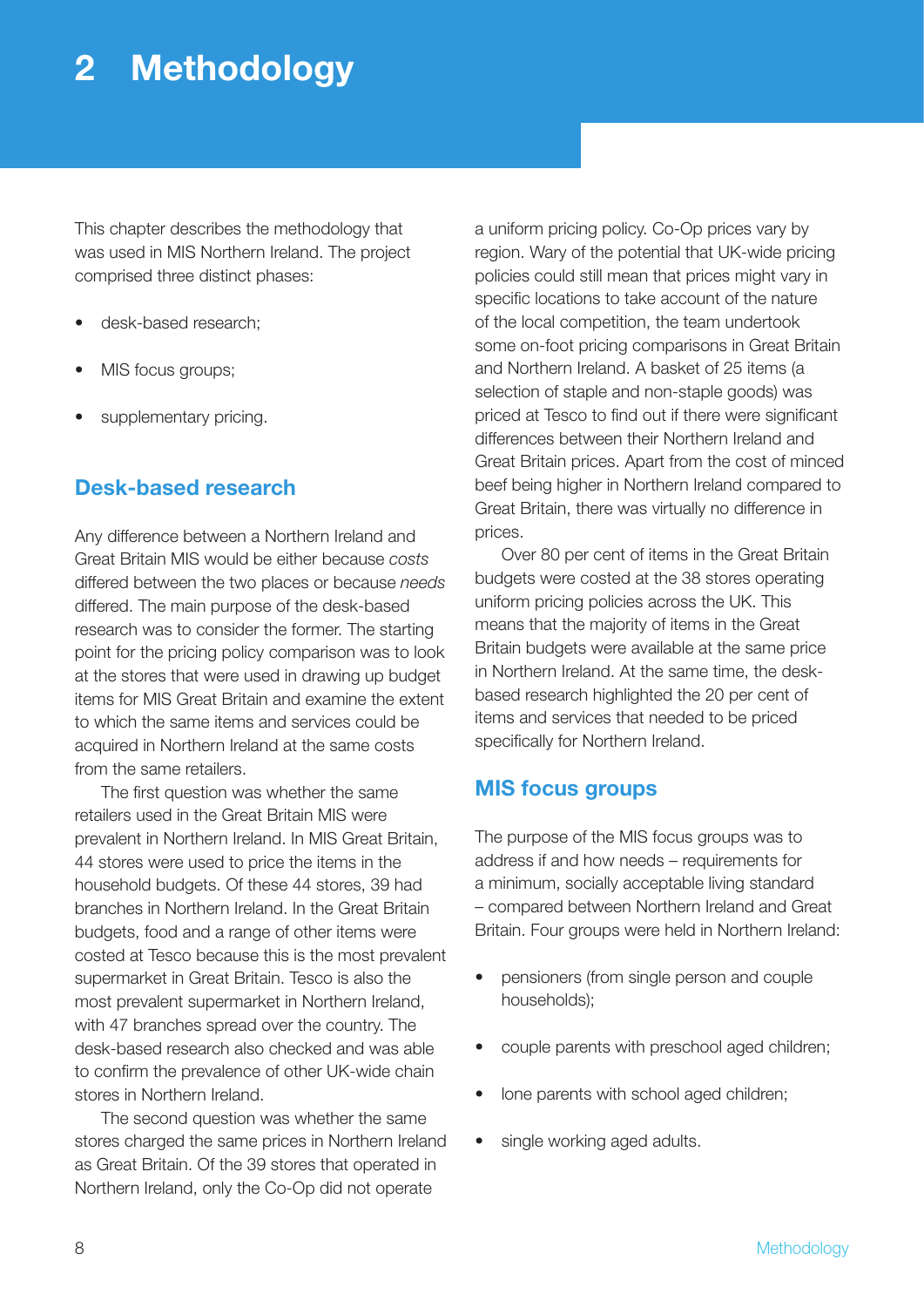Day-long workshops were held with all groups except working aged adults who participated in an evening group. The groups worked to construct seven budgets:

- single working aged man with no children;
- single working aged woman with no children;
- single male pensioners;
- single female pensioners;
- couple pensioners;
- lone parents with two children (primary and secondary);
- couple parents with two children (infant and preschool).

Groups developed budgets for like households – that is, pensioners constructed budgets for pensioners, lone parents constructed the budget for the lone parent family and so forth. Budgets were constructed for hypothetical case studies of the households in question; participants did not focus on their own needs but developed budgets to meet the needs of households like their own.

All groups included a mix of men and women. Two groups were held in Omagh and two in Belfast. As discussed above, groups were deliberately recruited from urban locales to ensure comparability between the Northern Ireland budgets and Great Britain budgets, which were based on urban locations.

A recruitment questionnaire was used to ensure a reasonable mix of participants in terms of religious background and socio-economic group. The latter criterion is a constant and key feature of MIS methodology, which ensures that budgets do not reflect the expectations of either poorer or wealthier people but provide a universal minimum standard for all citizens.

Although the Northern Ireland research used MIS methodology, it represented a scaled-down version of MIS Great Britain. Unlike MIS Great Britain, MIS Northern Ireland did not involve four successive stages of groups (orientation groups, task groups, checkback groups and final negotiation groups), but rather relied on a single stage (task groups). While MIS Northern Ireland involved the four task groups described above, MIS Great Britain involved 15 task groups.

However, the Northern Ireland groups were focused on the same definition of a 'minimum living standard' as used throughout the MIS Great Britain work:

*A minimum standard of living in Britain today includes, but is more than, just food, clothes and shelter. It is about having what you need in order to have the opportunities and choices necessary to participate in society.*

Groups were constantly reminded to ensure that all decisions about what items and services to include or exclude in the budgets had to reflect this definition. It was also emphasised and reiterated to groups that MIS is about needs not wants.

Task groups in MIS Great Britain constructed lists of items and services from scratch, starting with a blank sheet. In MIS Northern Ireland, groups created lists from scratch for some budget areas but for other budget areas they were asked to review the acceptability of lists developed in MIS Great Britain and revise them as necessary. There were a number of reasons for this approach.

- Having some pre-completed lists helped to make better use of group time. This enabled us to progress through less controversial issues (for example, bedroom furniture), while allowing more time to discuss more complex issues (for example, social and cultural participation).
- When groups of people are deliberately convened they are naturally motivated to fulfil a task. If the Northern Ireland groups were presented only with completed lists they would have been likely to change something because of this 'need for purpose' rather than on the basis of perceptions of minimum essential need.
- Having some blank areas for the groups to complete meant that, through comparison with the Great Britain budgets, we were able to test the reliability of the method.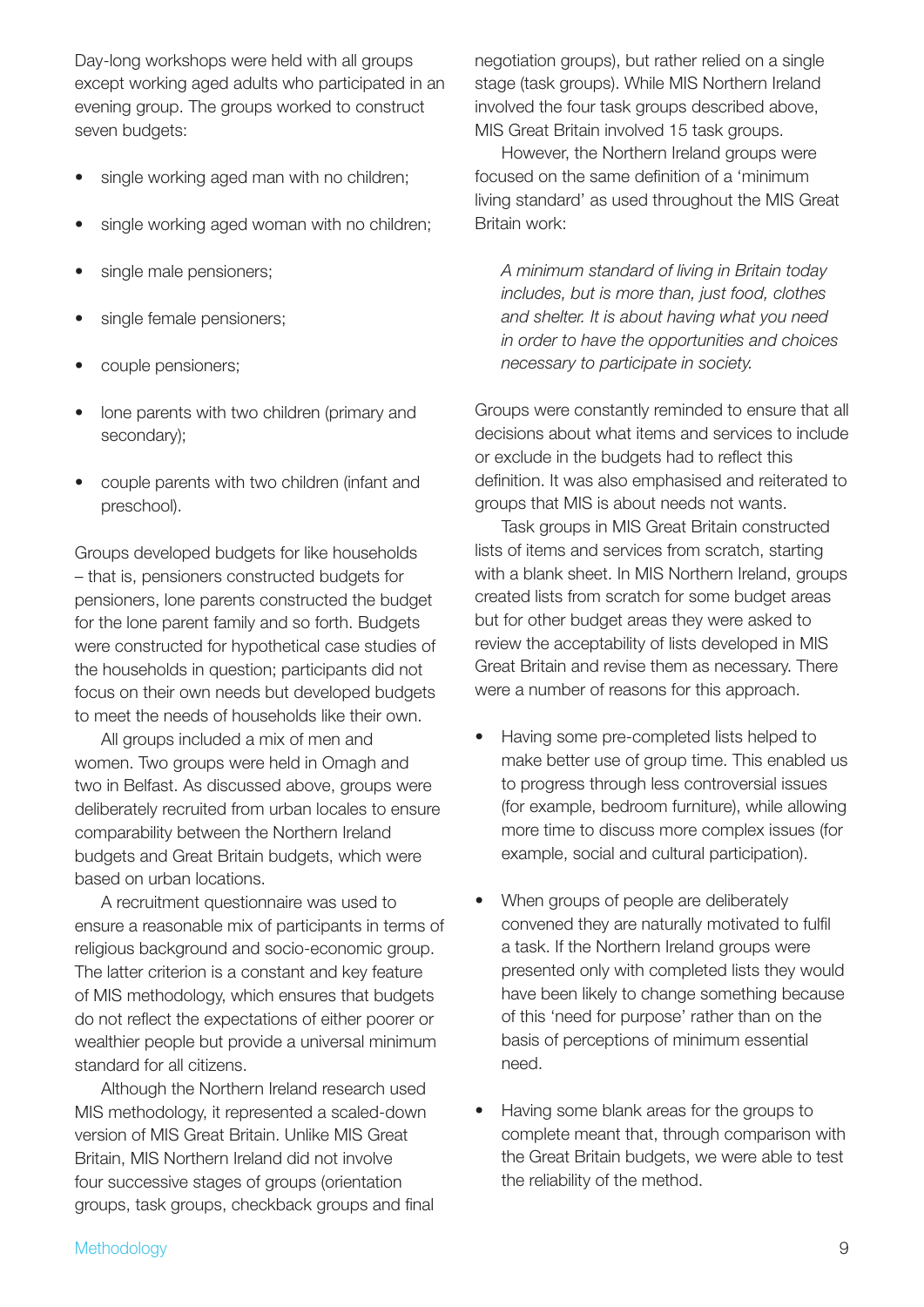### Table 1: Use of pre-completed and 'blank sheet' approaches in budget construction

| Budget areas developed<br>from pre-completed lists | Budget areas developed<br>from scratch                   |
|----------------------------------------------------|----------------------------------------------------------|
| Living room, including<br>telephones               | Personal care, including<br>toiletries, hairdressing and |
| Kitchen                                            | health care                                              |
| Food                                               | Transport                                                |
| <b>Bedrooms</b>                                    | Social and cultural                                      |
| Clothes                                            | participation, including<br>recreation and leisure,      |
| <b>Bathroom</b>                                    | holidays and Christmas<br>and birthdays                  |

Table 1 provides an overview of which budget areas were developed from pre-completed lists and which from scratch.

### **Supplementary pricing**

As explained above, the desk-based research showed that most prices in the Great Britain budgets could be used in the Northern Ireland budgets. However, where this did not apply, there was a need for a further pricing exercise. All prices in the budgets are accurate to April 2009. There were two main elements here: general on-foot pricing; and local, non-retail and technical pricing exercises.

### *On-foot pricing*

On-foot pricing in Northern Ireland was necessary for items required from retailers that:

- operated in Great Britain but not in Northern Ireland; or
- had been highlighted by groups as being a more familiar local alternative to retailers used in MIS Great Britain.

For example, Wilkinsons is a British chain store selling a wide range of hardware and household goods, which does not operate in Northern Ireland. A large number of items in the Great Britain budgets had been priced at Wilkinsons and so these items needed to be repriced on foot at the closest Northern Ireland equivalent chain store. A general consensus from the Northern Ireland focus groups was that this was B&M Bargains,

formerly known as Au Naturale. Around two-thirds of the items priced at Wilkinsons in the Great Britain budgets could be found and repriced at B&M Bargains in Belfast. Of the remaining onethird, most were repriced at Tesco, Argos, B&Q and Boots.

As far as possible, items originally costed at second-hand shops in Great Britain were costed on foot at second-hand shops in Northern Ireland.

A number of clothing items were repriced, on the recommendation of the Northern Ireland focus groups, despite the original store having branches in Northern Ireland. A general consensus from the Northern Ireland focus groups was that, where possible, items that were originally priced at Matalan should be repriced at Dunnes, which operates mainly on the island of Ireland, and Primark with Heatons, which is unique to the island of Ireland. For the sake of cost, these items were repriced online with the closest equivalent items. Where items originally priced at Matalan were not found at Dunnes, then they were repriced at Heatons, and vice versa. Where an item could not be found in Dunnes or Heatons, it was priced at a UK-wide chain store.

### *Non-retail and technical pricing*

Housing-related costs were based on actual properties in Omagh. Groups agreed minimum housing requirements for different household types: a single person needed a one-bed flat; couple pensioners required a two-bed flat; while the families with two children required a threebed house. Omagh District Council then provided postcodes, rent and domestic rates for actual social housing properties that matched these specifications. The postcodes were used to identify home contents insurance from Endsleigh.

As in MIS Great Britain, a heating engineer calculated how much fuel would be needed for the requisite property types in Omagh. All property dimensions and heating system data were taken from house types surveyed by the Northern Ireland Housing Executive in 2009 in the Omagh area. While heating costs in the Great Britain MIS were based on natural gas, there is limited mainline gas supply in Northern Ireland outside Belfast and Derry, and oil is the most common household fuel. Prices in Omagh for oil were taken from oil comparison websites and electricity was priced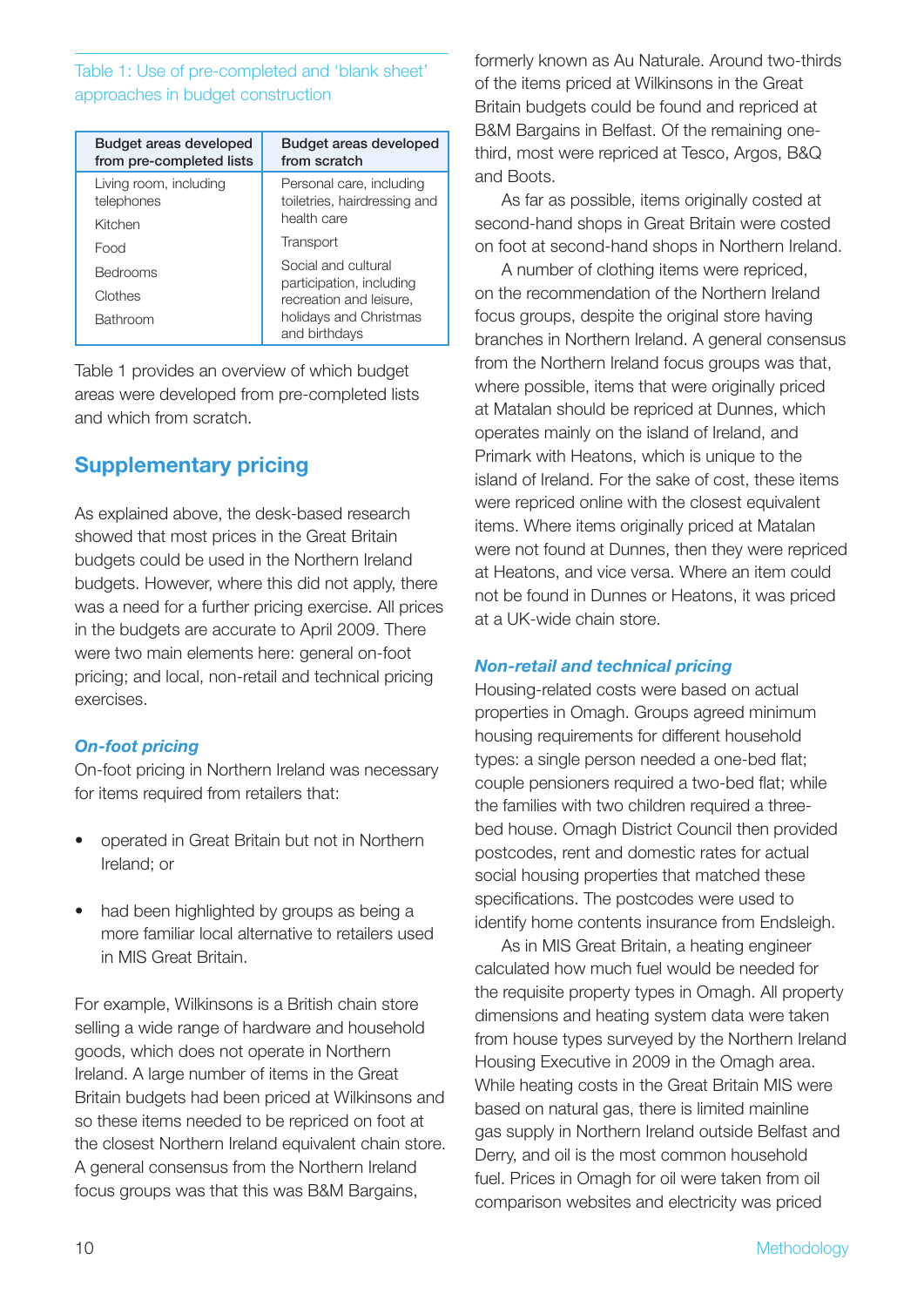at Northern Ireland Electricity (April 2009). The keypad meter used in Northern Ireland is a kind of prepay meter that gives a better price than for quarterly billing. All the properties in the study (one-bed flat, two-bed flat and three-bed house) were assumed to have efficient oil-fired heating with good controls and a secondary electric fire in the living area.

Food costs were based on menus constructed by the Great Britain groups, which were then checked by a nutritionist for nutritional adequacy and to ensure that they met the current government guidelines for healthy eating. The dietary analysis was carried out by Tinuviel using WISP (a software programme). A more detailed explanation of this method is available on the MIS website: www.minimumincomestandard.org/. These menus were reviewed by the Northern Ireland groups.

In terms of health care, the research noted that prescription charges in Northern Ireland were reduced to £3 per item by the Northern Ireland Assembly in January 2009, with a view to abolition in April 2010. Dental costs were based on actual charges provided by six Belfast dentists.

The MIS Northern Ireland groups felt that families with children needed to have a car. Groups specified that, as a minimum, the families would need a 'run-around' car that would cost around £1,000 and last for three years. The lone parents' group suggested they would need a three-door car, while the couple parents' group felt they needed a five-door car. After an examination of the Parker's Car Price Guide (May 2009), the closest match for the former was a W registered (2000) Peugeot 1.1L Zest, while, for the couple parents, the closest match was a Y registered (2001) Citroen Saxo Forte 1.1L. Because of the low emissions of these models, the Parker's website also revealed that they would be liable for £125 a year car tax. Kwik Fit, which has branches in Northern Ireland, provides a £99 annual service. Northern Ireland's Driver and Vehicle Agency charges £30.50 for an MOT. Motor insurance is based on a third party policy from Endsleigh for a driver aged over 25 with three years' no claims bonus living in Omagh (using the postcode provided by the District Council). The couple parents' group felt that the family would need

around £20 a week in petrol for predominantly town-based journeys. For the same purpose, the lone parents' group felt that £50 a month would be sufficient.

Detailed spreadsheets were constructed of all items, prices and weekly budgets for the seven household types. These spreadsheets are available on the MIS website: www. minimumincomestandard.org/.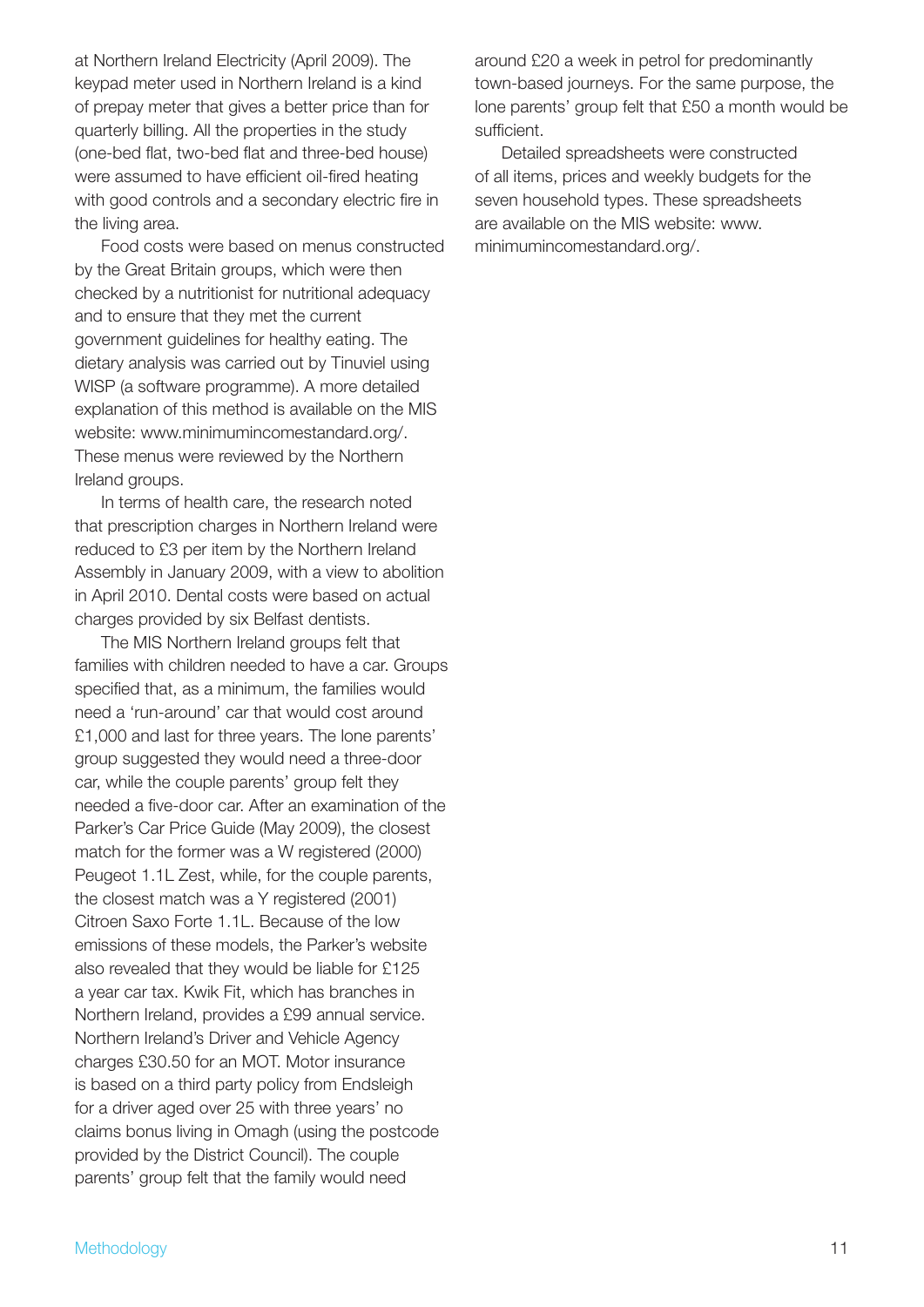### **3 Results**

This chapter presents the Northern Ireland minimum income standard budgets, compares them with the Great Britain budgets and examines key areas of difference. The comparison uses research on actual prices in April 2009 gathered both in Northern Ireland and in Great Britain.<sup>1</sup>

The budgets considered here exclude housing costs. Following the standard practice of measuring income before housing costs/ after housing costs, these are understood as comprising rent/mortgage and water rates. Housing costs are not useful for comparing budgets because rents vary considerably both within Northern Ireland and across the UK, and because water rates are charged in Great Britain but not, for the time being, in Northern Ireland. The budgets also do not include childcare costs. These too vary widely, particularly in relation to families' needs, from those who require blanket nursery, after school and holiday provision, to those who require no paid for childcare.

### **Overview**

Table 2 provides an overview of the findings. In the case of single pensioners and single working aged adults without children, detailed budgets were constructed for men and women. Differences between male and female budgets reflect differences in requirements for food, clothes and personal goods and services (for example, toiletries and hairdressing). A simple mean average of male and female budget totals is provided to help when making comparisons.

To help consider the significance of differences between the Northern Ireland and Great Britain budgets, a 5 per cent margin of error is suggested. This is 5 per cent of the Great Britain budget (excluding housing and childcare costs) for the respective household types. Having a margin of error is useful. Given the nature of the research, there is no expectation that the Great Britain and

Northern Ireland budgets would be identical, even if the Northern Ireland groups identified matching needs and costs to the groups in the Great Britain MIS. Since some difference is inevitable, it is necessary to think about the parameters for judging whether differences are enough to suggest the acceptability of a UK MIS or not. Although the 5 per cent margin of error is an arbitrary threshold, it aims to serve this purpose.

Table 2 shows that, in the Northern Ireland MIS, the budgets for single people – pensioners and working age without children – are closest to the Great Britain MIS. The budget for a single working aged man without children in Northern Ireland is 10p a week less than for his counterpart in Great Britain. For both pensioners and working aged adults, in Northern Ireland and Great Britain MIS, budgets for women are more than those for men. The averaged Northern Ireland single pensioner budget is £2.24 more than for Great Britain. The averaged Northern Ireland single working adult without children budget is 89p more. The next closest budgets are for the pensioner couple, with the Northern Ireland budget £6.65 a week less than the Great Britain budget.

The budgets showing most difference are those for families with children. However, rather than a consistent difference, we see that the budget for couple parents with two children is £10.41 a week *less* for Northern Ireland than Great Britain, while that for a lone parent with two children is over £15.88 *more*.

Nevertheless, all Northern Ireland budgets are within 5 per cent of the Great Britain budgets. There is a 4 per cent difference for the lone parent family budget, 4 per cent for female single pensioners, about 3 per cent for the couple parent family and couple pensioners, and all other budgets are within 2 per cent.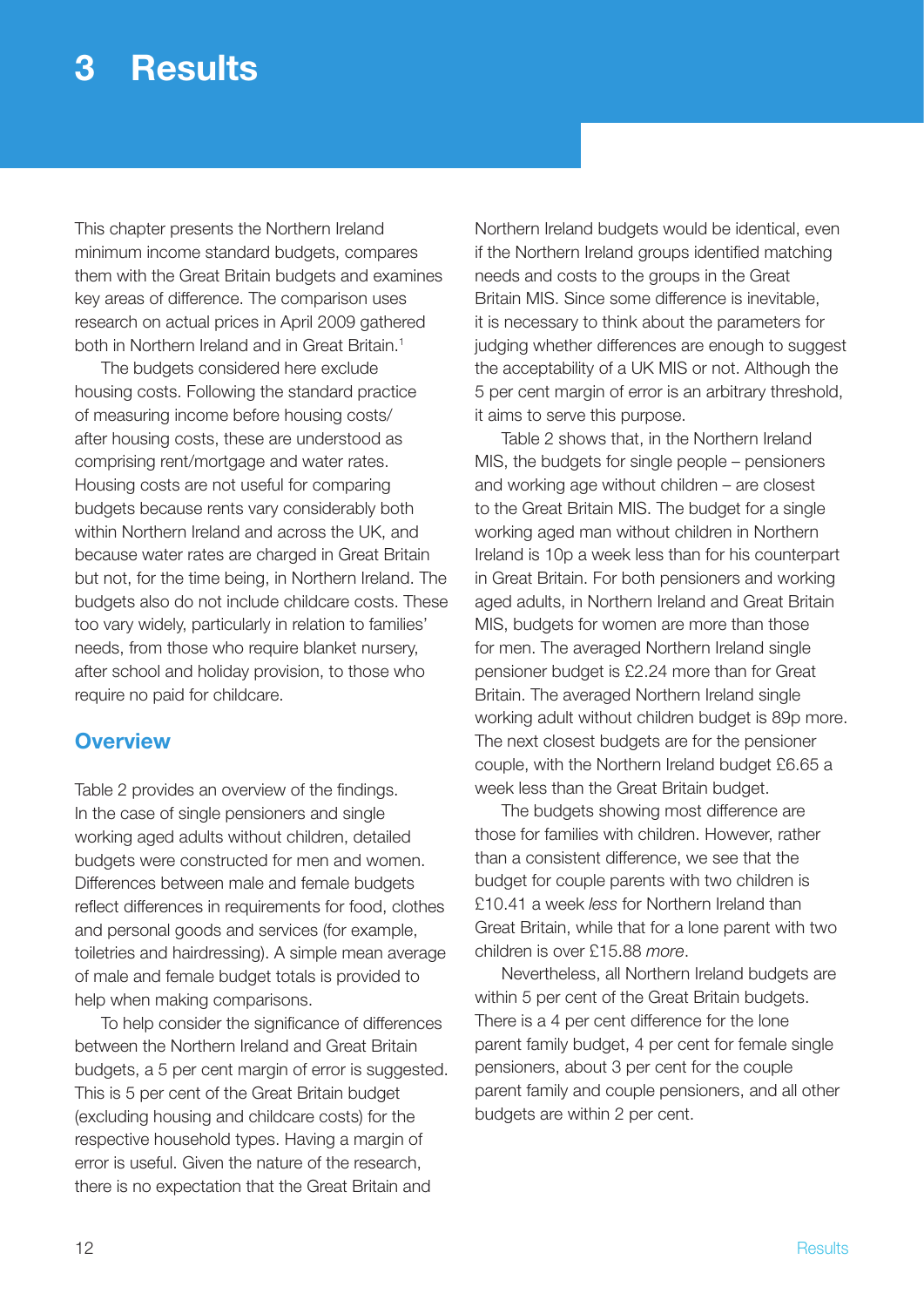Table 2: Summary of Northern Ireland (NI) and Great Britain (GB) MIS budget totals (excluding housing and childcare costs), £ per week

|                                                                             | N <sub>l</sub>             | <b>GB</b>                  | <b>Difference</b>       | 5% margin            |
|-----------------------------------------------------------------------------|----------------------------|----------------------------|-------------------------|----------------------|
| Couple pensioner                                                            | 206.43                     | 213.08                     | $-6.65$                 | 10.65                |
| Single pensioner<br>Average<br>Male<br>Female                               | 140.44<br>130.17<br>150.71 | 138.20<br>131.47<br>144.93 | 2.24<br>$-1.30$<br>5.79 | 6.91<br>6.57<br>7.25 |
| Single, working aged adult without<br>children<br>Average<br>Male<br>Female | 164.41<br>162.42<br>166.40 | 163.51<br>162.51<br>164.52 | 0.89<br>$-0.10$<br>1.88 | 8.18<br>8.13<br>8.23 |
| Couple parents with two children (infant<br>+ preschool aged child)         | 360.18                     | 370.59                     | $-10.41$                | 18.53                |
| Lone parent with two children (primary<br>+ secondary school aged children) | 368.94                     | 353.06                     | 15.88                   | 17.65                |

5 per cent margin = 5 per cent of GB budget for respective household type.

### **Budget comparisons**

Table 3 shows that, although the budget totals are similar between the Great Britain and Northern Ireland MIS, there are differences at the level of particular commodity categories. Within Table 3, differences of more than 10 per cent are highlighted. Some budget areas in the Northern Ireland MIS are markedly higher than for the Great Britain MIS and some are markedly lower, and the end totals represent a balancing out of these swinging differences.

### **Council tax and domestic rates**

In the Great Britain MIS, figures for council tax are based on actual properties in Loughborough. Similarly, in the Northern Ireland MIS, domestic rates are based on actual properties in Omagh. In both cases, the figures refer to social housing and to a range of minimum accommodation types required for different household types (for example, one-bedroom flat for single working aged adult without children; three-bedroom house for lone parent with two children).

For all household types, the budget required for council tax is far more than that for domestic rates. While it should be remembered that these figures are used as indicative examples, this does reflect the Expenditure and Food Survey

finding that the average weekly council tax paid in Great Britain in 2006 (£18.20) was almost twice the average weekly domestic rates figure in NI (£10.49; ONS, 2008). In the MIS budgets, for most of the household types, council tax is about 60 per cent more than rates and about 40 per cent more for the lone parent family. The couple pensioner and couple with two children rates in Northern Ireland are about £12 per week less than council tax. For other household types in Northern Ireland, they are £7 or £8 less. Despite having the same accommodation as the couple with two children, for the lone parent family, the difference in council tax/rates is less because council tax is reduced automatically by 25 per cent for all lone parents; in Northern Ireland, the full rates are applied and means-tested rates relief is provided for those applicable.

This difference in the cost of council tax and domestic rates has an impact on the overall results. Table 4 shows what the budget totals would look like if council tax and domestic rates were excluded from the budgets (along with housing and childcare costs). Before, when including council tax/rates, all the Northern Ireland budgets were within 5 per cent of the Great Britain budgets. After excluding council tax/rates, differences become wider and only two of the budgets are within the 5 per cent margin (couple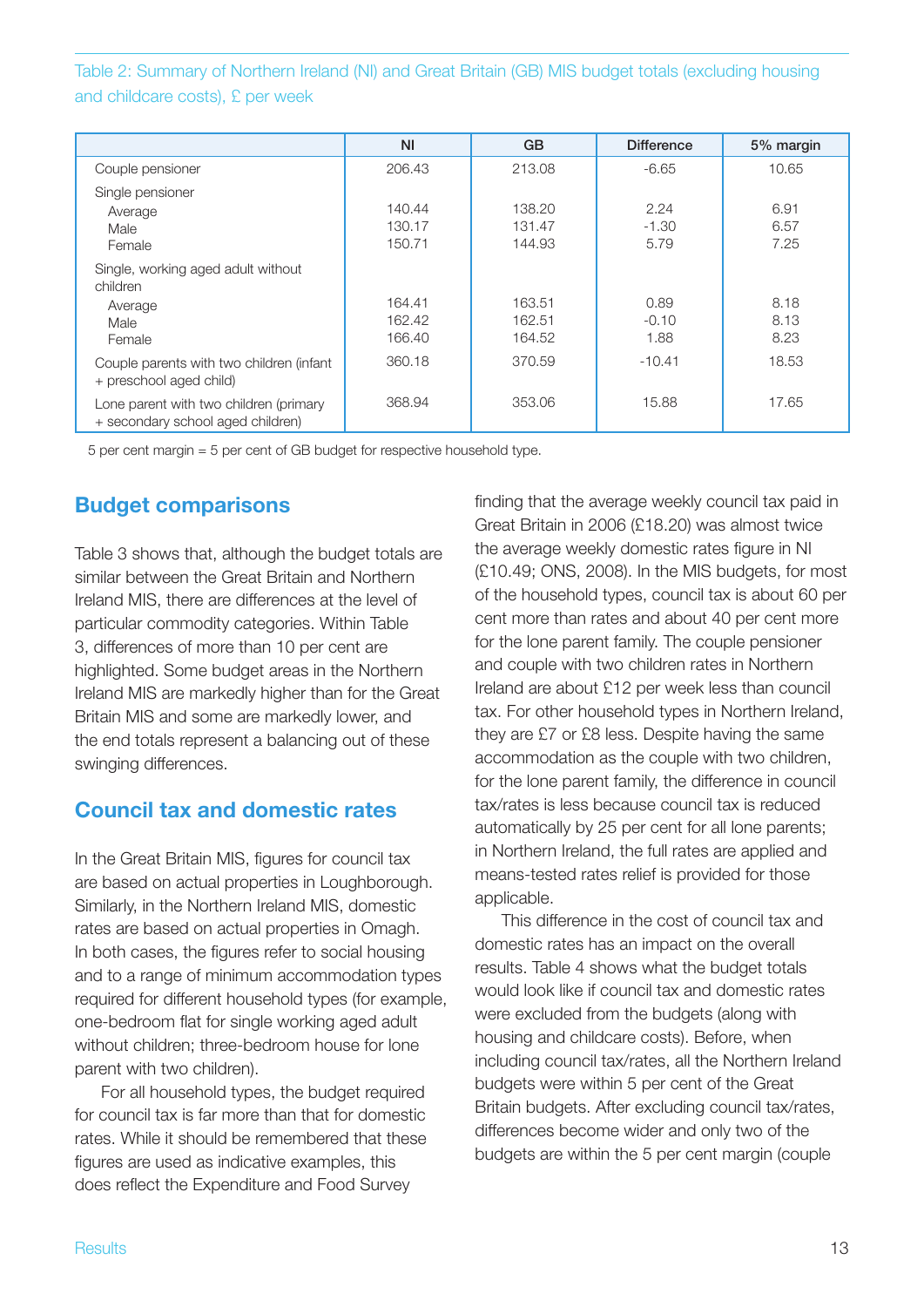|                                            | pensioner<br>Couple | Male single<br>pensioner |                        | pensioner | Female single | working aged<br>Male single<br>adult |           | Female single<br>working aged<br>adult |        | preschool aged<br>+2 (infant and<br>child) | Couple parents |        | Lone parent + 2<br>(primary school<br>aged child and<br>school aged<br>secondary<br>child) |
|--------------------------------------------|---------------------|--------------------------|------------------------|-----------|---------------|--------------------------------------|-----------|----------------------------------------|--------|--------------------------------------------|----------------|--------|--------------------------------------------------------------------------------------------|
| GB                                         | Ξ                   | GB                       | z                      | GB        | ž             | GB                                   | $\bar{z}$ | GB                                     | Ξ      | GB                                         | ž              | GB     | $\bar{z}$                                                                                  |
| 62.56<br>Food                              | 65.85               | 37.65                    | 38.39                  | 46.36     | 47.43         | 47.81                                | 48.21     | 43.50                                  | 43.92  | 99.82                                      | 104.24         | 85.14  | 90.10                                                                                      |
| 8.22<br>Alcohol                            | 8.72                | 3.06                     | 3.41                   | 2.95      | 3.33          | 5.06                                 | 5.06      | 4.00                                   | 4.00   | 6.58                                       | 6.58           | 3.98   | 3.98                                                                                       |
| 10.28<br>Clothes                           | 10.40               | 4.01                     | 4.01                   | 6.18      | 6.27          | 6.61                                 | 6.71      | 9.09                                   | 9.26   | 28.13                                      | 29.07          | 32.58  | 34.28                                                                                      |
| 18.30<br>Council tax/domestic rates        | 6.42                | 13.73                    | 5.97                   | 13.73     | 5.97          | 13.73                                | 5.97      | 13.73                                  | 5.97   | 21.35                                      | 9.07           | 16.01  | 0.07                                                                                       |
| 1.80<br>Household insurances               | 1.23                | 1.86                     | 1.13                   | 1.86      | 1.13          | 1.86                                 | 1.30      | 1.86                                   | 1.30   | 2.67                                       | 1.80           | 2.42   | 1.80                                                                                       |
| 12.24<br>Fuel                              | 15.87               | 11.07                    | 14.00                  | 11.07     | 14.00         | 10.31                                | 12.71     | 10.31                                  | 2.71   | 21.67                                      | 27.90          | 21.67  | 25.31                                                                                      |
| 3.75<br>Other housing costs                | 3.75                | 2.99                     | 2.96                   | 2.99      | 2.96          | 2.38                                 | 2.38      | 2.38                                   | 2.38   | 7.54                                       | 7.54           | 1.94   | 1.94                                                                                       |
| 11.61<br>Household goods                   | 12.09               | 10.19                    | 9.90                   | 10.19     | 9.89          | $-81$                                | 9.75      | 9.81                                   | 9.75   | 21.20                                      | 21.43          | 20.65  | 21.64                                                                                      |
| 9.57<br>Household services                 | 9.00                | 5.30                     | 8.37                   | 5.30      | 8.37          | 10.22                                | 7.66      | 10.22                                  | 7.66   | 13.62                                      | 17.00          | 20.35  | 17.11                                                                                      |
| 24.46<br>Personal goods and services       | 25.78               | 9.75                     | 10.68                  | 12.44     | 20.03         | 6.20                                 | 7.68      | 11.20                                  | 14.56  | 33.28                                      | 38.15          | 20.08  | 29.33                                                                                      |
| 4.97<br>Transport                          | 4.65                | 4.93                     | 4.65                   | 4.93      | 4.65          | 17.70                                | 24.93     | 17.66                                  | 24.91  | 31.17                                      | 39.82          | 37.20  | 36.23                                                                                      |
| 45.32<br>Social and cultural participation | 42.69               | 26.94                    | 26.69                  | 26.94     | 26.67         | 30.84                                | 30.06     | 30.75                                  | 29.97  | 83.56                                      | 57.58          | 91.04  | 98.15                                                                                      |
| 213.08<br>Total                            | 206.43              | 131.47                   | $\overline{1}$<br>130. | 144.93    | 150.71        | 162.51                               | 162.42    | 164.52                                 | 166.40 | 370.59                                     | 360.18         | 353.06 | 368.94                                                                                     |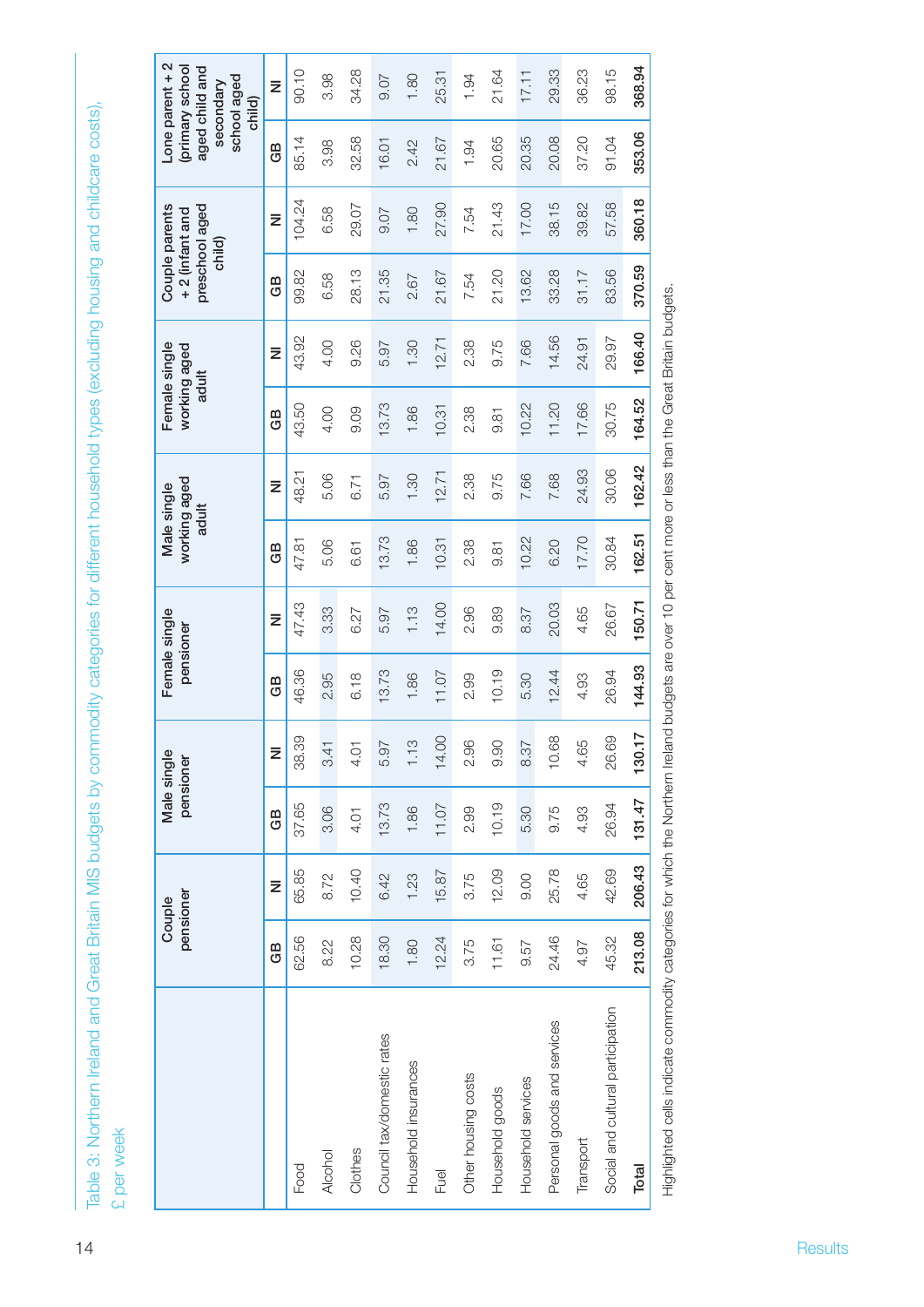Table 4: Comparison of difference between Northern Ireland and Great Britain budgets with and without council tax and domestic rates

|                                                                  | Total excluding housing<br>and childcare                            | Total excluding housing and<br>childcare, and council tax and<br>domestic rates |
|------------------------------------------------------------------|---------------------------------------------------------------------|---------------------------------------------------------------------------------|
|                                                                  | Difference between NI and GB<br>totals as percentage of GB<br>total | Difference between NI and GB<br>totals as percentage of GB<br>total             |
| Couple pensioner                                                 | 3                                                                   | 3                                                                               |
| Single pensioner (male/female average)                           | 2                                                                   | 8                                                                               |
| Working aged adults without children (male/female<br>average)    | 0.5                                                                 | 6                                                                               |
| Couple parents $+2$<br>(infant + preschool aged child)           | 3                                                                   | 0.5                                                                             |
| Lone parent $+2$ (primary $+$ secondary school aged<br>children) | 4.5                                                                 |                                                                                 |

pensioners and couple with children). Of the others, the Northern Ireland budget for a single working aged adult without children is 6 per cent more than the Great Britain budget, the lone parent family budget is 7 per cent more and the single pensioner's budget is 8 per cent more.

Many households in rented accommodation in Northern Ireland are not directly responsible for paying rates and, depending on tenancy agreements, this can be the responsibility of landlords instead. Yet, even in these cases, it is likely that this cost is passed on to tenants through higher rents. As such, these findings illustrate the importance of maintaining relatively lower levels of domestic rates in Northern Ireland because to increase them to levels comparable with Great Britain would make the difference for many households between maintaining a minimum, socially acceptable standard of living or not. At the same time, the significance of council tax/rates should not be overemphasised. Excluding other commodity categories – such as fuel or personal goods and services – from the budgets would also alter the difference between the Northern Ireland and Great Britain totals, albeit to a lesser extent.

### **Food and alcohol**

Food budgets in Northern Ireland were all above those of Great Britain, but by small amounts. The similarity in the price of food and alcohol between the Northern Ireland and Great Britain budgets

reflects the spread and market domination of Tesco and other UK-wide supermarkets across Northern Ireland. The relatively small difference in the budgets does not arise because of price differences but because of differences in the specification of quality. A recurrent theme among the Northern Ireland focus groups was the importance of good quality, local meat. Older participants talked about the tradition of the 'Sunday roast'. Although groups agreed to costing food at Tesco, a number of participants preferred to buy what they perceived as better quality meat from a local butcher. The groups agreed that, to reflect these views in the MIS, all budgets had to include at least one high quality cut of meat.

### **Clothes**

There is little difference in budgets for clothes and footwear between Northern Ireland and Great Britain. Some clothing was costed at UKwide retailers and, as directed by groups, some was costed at local retailers not found in Britain, such as Dunnes and Heatons. We found that comparable items could be bought at comparable prices at UK-wide and local retailers. The higher clothes budgets for families with children in Northern Ireland compared with Great Britain is due mainly to the additional cost of nursery school uniform for the preschool child (such a uniform was not a necessity in the Great Britain MIS) and a higher cost for secondary school uniform.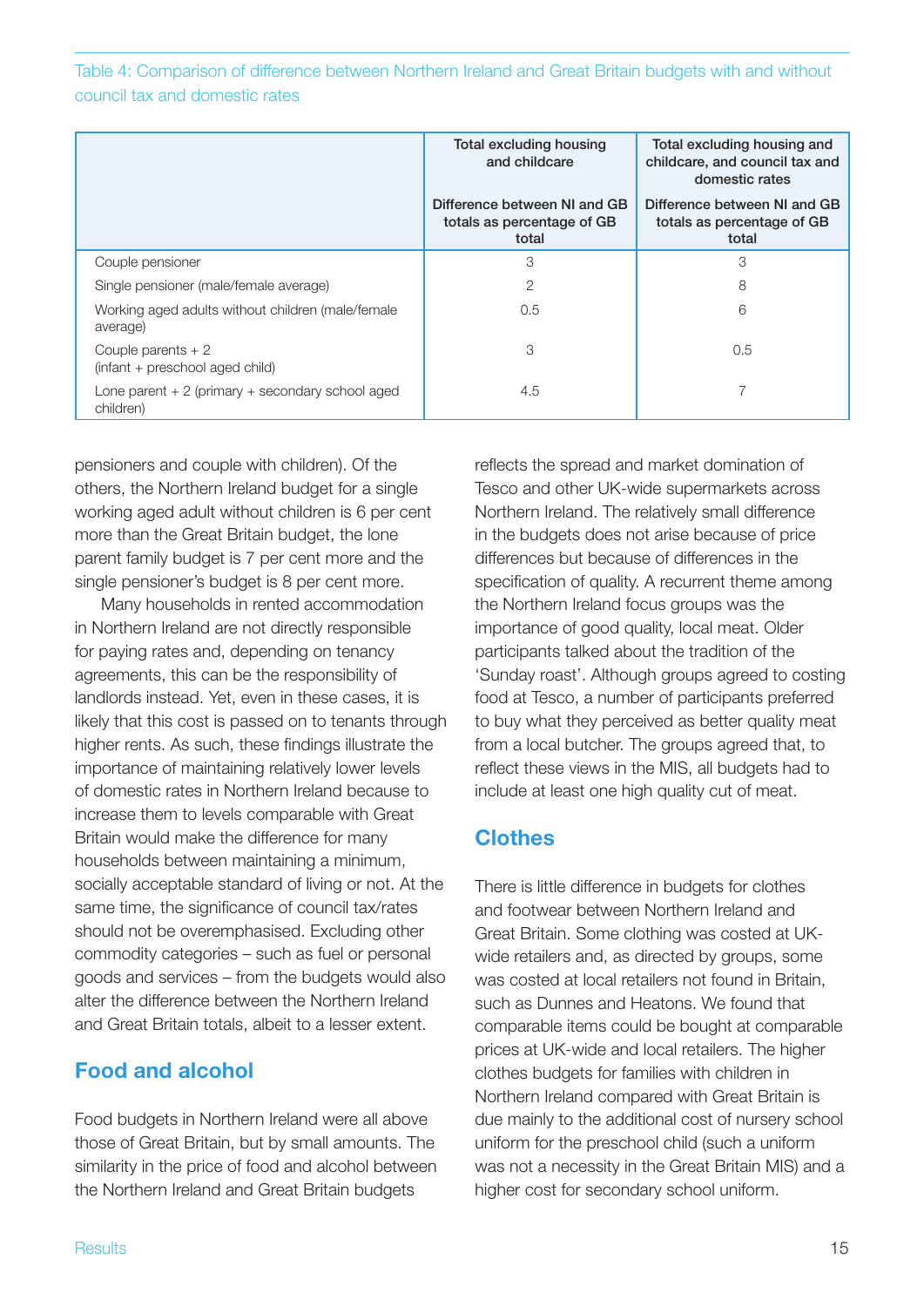### **Household insurances**

Figures for household insurance are based on quotes cited by Endsleigh for actual properties (representing the requisite range of accommodation types) in Loughborough and Omagh. In all budgets, home contents insurance is more expensive in Great Britain than Northern Ireland.

### **Fuel**

Fuel costs are based on the cost of electricity and piped gas in Britain, and electricity and oil in Northern Ireland. Details on the method for calculating fuel costs are given in the methodology chapter. Unsurprisingly, fuel costs are higher in Northern Ireland, ranging from 17 per cent more for the lone parent family (with school aged children) to 30 per cent more for the couple pensioner and couple family (with infant and preschool aged child).

### **Household goods**

Budgets for household goods are similar in the Great Britain and Northern Ireland budgets.

### **Household services**

The main cost in this commodity category is for telephones: mobile and landline, handsets, line rental and call charges. While descriptions of needs were consistent across Northern Ireland and Great Britain groups (for example, need for landline and mobile, need for budget for call charges), their specifications of the phone packages to meet these needs resulted in the diversity in the budgets for household services. This is probably a reflection of the times and the continual turnover of a wide array of deals and special offers available. For example, some of the Northern Ireland groups allowed less money for call charges on the basis that calls to friends and families at evenings and weekends were free. Others specified contract packages for mobile phones, as these could be as cheap and better value than pay-as-you-go packages.

Household services also include broadband charges. Like the Great Britain MIS groups, the Northern Ireland parents agreed that a basic personal computer with internet connection was a necessity for secondary school children. However, unlike the Great Britain groups, the parents felt strongly that households with preschool and primary school aged children also required internet access in order to meet a minimum living standard. The rationale here was primarily that the internet was necessary for children on educational grounds. Parents also suggested that being able to access information (for example, in relation to concerns about children's health) assisted them in their parental roles.

### **Personal goods and services**

Matched only by the difference in council tax/rates, the next point of greatest difference between Northern Ireland/Great Britain was for personal goods and services. For couple pensioners and single male pensioners, the difference was relatively modest, with Northern Ireland budgets less than 10 per cent higher than Great Britain. However, budgets are far higher than in the Great Britain budgets for the single working aged woman without children (30 per cent more), the lone parent family (nearly 50 per cent) and the single female pensioner (60 per cent).

The difference in these budgets is all the more marked since some costs in this category are lower in Northern Ireland than Great Britain. For example, this category includes prescription charges, which are less than half the price in Northern Ireland than in England (£3 per prescription compared with £7.20). What the difference in budgets particularly reflects are higher budgets set by groups for hairdressing. For example, the budget set by groups in Great Britain for hairdressing for the single working age woman without children was £10 a month while the Northern Ireland groups specified £30 a month. Compared with the Great Britain MIS, Northern Ireland groups set hairdressing costs at about £3 per week more for the single female pensioner, and £10 a week more for the lone parent and family of two children (based on the assumption that the family included a secondary school girl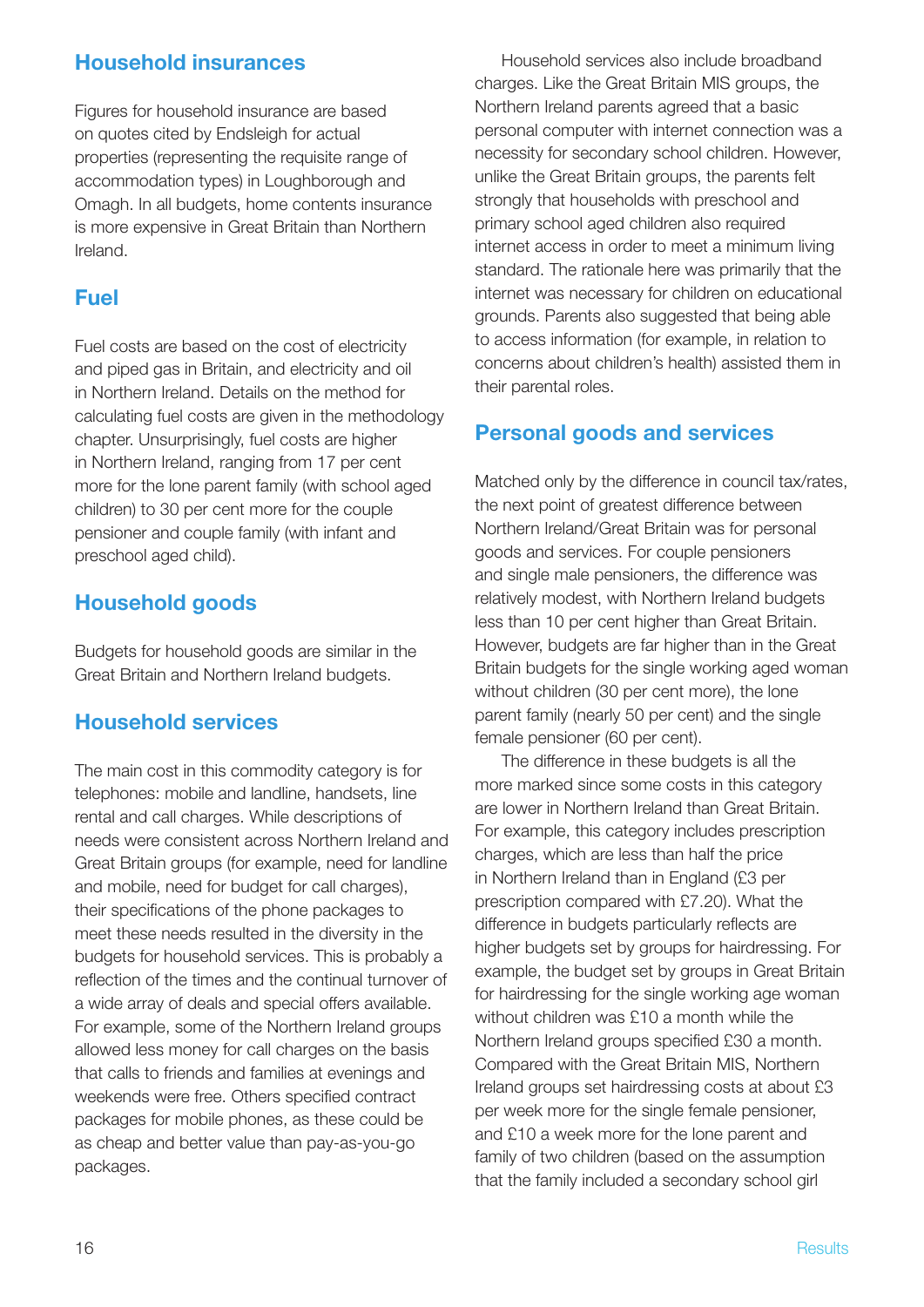who would have the same hairdressing costs as her mother). What suggests that these findings are less a quirk of the research and more likely a reflection of a difference in standards and costs in Northern Ireland was the consistency and strength of consensus about this issue within and between the Northern Ireland focus groups.

### **Transport**

Like the Great Britain focus groups, the Northern Ireland pensioners and working age adults agreed that their transport needs could be met primarily through public transport. As in Great Britain, bus travel is free to pensioners in Northern Ireland. Also in line with the Great Britain MIS, the Northern Ireland pensioners agreed a budget for occasional journeys by taxi. Both the Great Britain and Northern Ireland budgets for the working age adult without children include a bicycle and bus fares (specified by groups and costed for local bus service providers). Unlike their Great Britain counterparts, however, the Northern Ireland groups stated that buses could not be relied on to meet all routine travel needs and that an additional budget for taxis fares was necessary (£5 a week).

In a marked break from the Great Britain MIS, the parents' groups asserted that buses could not be considered an adequate primary form of transport and that, instead, a car was essential for families in Northern Ireland. The argument put forward by the groups was that reliance on buses would result in restricting children's choice of and access to out-of-school activities and hence put them at risk of being disadvantaged or socially excluded. Bus fares would still be required for the secondary school child, but the family would need a car.

The groups specified the type and condition of the car required (a basic, second-hand vehicle), fuel and maintenance costs, and criteria for costing motor insurance. Costs for MOT and road tax were also calculated and included. Further details are discussed in the methodology chapter. While the family groups in the Great Britain MIS included taxi fares for some routine trips, the Northern Ireland groups agreed that access to a vehicle negated the need for any taxi fares. Because of this, the

cost of running a vehicle (following the specification agreed by the groups) is not always much more than the alternatives. Compared with the public transport and taxi-reliant transport budget for the couple parent family in the Great Britain MIS, the Northern Ireland transport budget with a car for the same family type is £8.65 a week more. For the lone parent family, the transport budget is 97p less per week in the Northern Ireland MIS. These results reflect the fact that the lone parent household type includes two school age children, while the couple parent household type includes preschool age children. For each school age child, the Great Britain budget includes an additional weekly cost in taxi and bus fares: over £5 a week if the child is of primary school age and over £9 if of secondary school age. This means that, even though the minimum cost of a family with children running a car can come to £2,000 a year, transport costs without a car can sometimes be at a similar level in households where there are school age children.

### **Social and cultural participation**

After food (and excluding housing and childcare costs), the next largest budget area in the MIS was for social and cultural participation. This category included budgets for leisure goods, entertainment and recreation, including costs for Christmas and birthdays, and holidays. Table 5 shows that, for most household types, the Northern Ireland and Great Britain budgets are similar. The higher Northern Ireland budget for the lone parent family reflects a number of differences compared with the Great Britain MIS. This includes a larger budget for Christmas presents, more pocket money for the secondary school child and a larger budget for music lessons for the secondary school child. However, it is the Northern Ireland budget for the couple parent family with infant and preschool aged child that stands out most. The far lower budget for social and cultural participation is almost exclusively the result of the group's decisions about leisure and recreation activities. While the Great Britain MIS allowed a budget for £35 a week for parents' leisure and about £11 a week for specific activities for children, the Northern Ireland group agreed a £25 per week leisure budget for the whole family.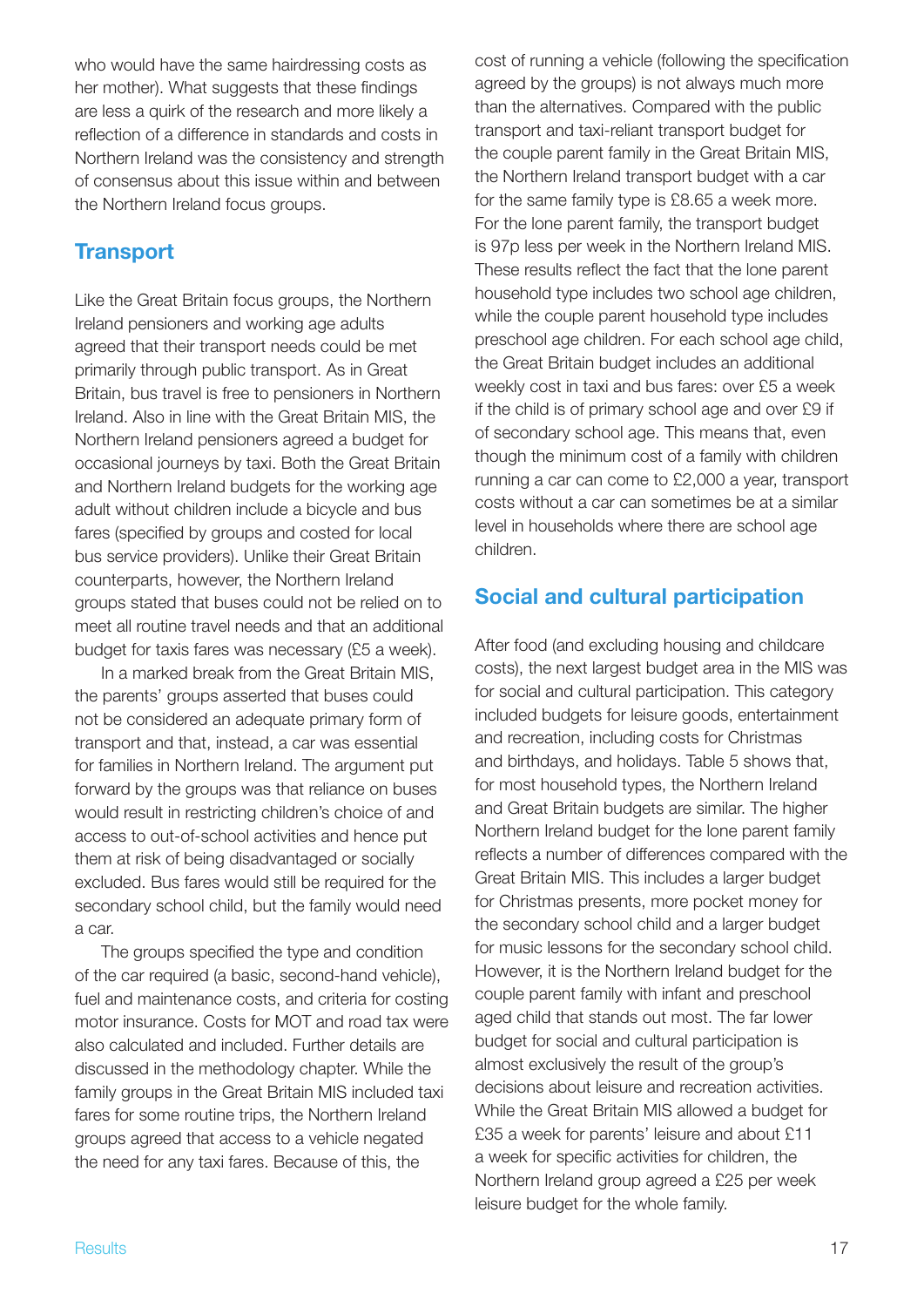| 10.00<br>30.06<br>14.88<br>2.78<br>2.40<br>working aged<br>$\bar{z}$<br>Male single<br>adult<br>30.84<br>14.25<br>10.92<br>2.78<br>2.89<br>GB<br>10.00<br>26.67<br>2.78<br>9.76<br>4.11<br>Female single<br>$\bar{z}$<br>pensioner<br>10.30<br>26.94<br>2.78<br>4.19<br>9.66<br>GB<br>26.69<br>10.00<br>$2.78$<br>4.11<br>9.78<br>$\bar{z}$<br>Male single<br>pensioner<br>10.30<br>26.94<br>2.78<br>9.66<br>4.19<br>GB<br>20.00<br>42.69<br>13.22<br>2.78<br>6.68<br>$\bar{z}$<br>pensioner<br>Couple | 30.75<br>14.16<br>10.92<br>2.78<br>2.89<br>GB | 10.00<br>14.79<br>29.97<br>2.78<br>2.40<br>Female single<br>working aged<br>$\bar{z}$<br>adult | 83.56<br>13.53<br>22.73<br>44.53<br>2.78<br>GB | 21.99<br>10.58<br>57.58<br>22.24<br>Couple parents<br>preschool aged<br>2.78<br>+2 (infant and<br>$\bar{z}$<br>child) |                                                                                             |           | Leisure goods | Entertainment and recreation | TV licence | <b>Holidays</b> | Total |
|--------------------------------------------------------------------------------------------------------------------------------------------------------------------------------------------------------------------------------------------------------------------------------------------------------------------------------------------------------------------------------------------------------------------------------------------------------------------------------------------------------|-----------------------------------------------|------------------------------------------------------------------------------------------------|------------------------------------------------|-----------------------------------------------------------------------------------------------------------------------|---------------------------------------------------------------------------------------------|-----------|---------------|------------------------------|------------|-----------------|-------|
|                                                                                                                                                                                                                                                                                                                                                                                                                                                                                                        |                                               |                                                                                                |                                                |                                                                                                                       |                                                                                             | GB        | 13.34         | 20.82                        | 2.78       | 8.38            | 45.32 |
|                                                                                                                                                                                                                                                                                                                                                                                                                                                                                                        |                                               |                                                                                                |                                                |                                                                                                                       |                                                                                             |           |               |                              |            |                 |       |
|                                                                                                                                                                                                                                                                                                                                                                                                                                                                                                        |                                               |                                                                                                |                                                |                                                                                                                       |                                                                                             |           |               |                              |            |                 |       |
|                                                                                                                                                                                                                                                                                                                                                                                                                                                                                                        |                                               |                                                                                                |                                                |                                                                                                                       |                                                                                             |           |               |                              |            |                 |       |
|                                                                                                                                                                                                                                                                                                                                                                                                                                                                                                        |                                               |                                                                                                |                                                |                                                                                                                       |                                                                                             |           |               |                              |            |                 |       |
|                                                                                                                                                                                                                                                                                                                                                                                                                                                                                                        |                                               |                                                                                                |                                                |                                                                                                                       |                                                                                             |           |               |                              |            |                 |       |
|                                                                                                                                                                                                                                                                                                                                                                                                                                                                                                        |                                               |                                                                                                |                                                |                                                                                                                       |                                                                                             |           |               |                              |            |                 |       |
|                                                                                                                                                                                                                                                                                                                                                                                                                                                                                                        |                                               |                                                                                                |                                                |                                                                                                                       |                                                                                             |           |               |                              |            |                 |       |
| 38.78<br>36.43<br>91.04<br>13.04<br>2.78<br>GB                                                                                                                                                                                                                                                                                                                                                                                                                                                         |                                               |                                                                                                |                                                |                                                                                                                       | Lone parent $+2$<br>(primary school<br>aged child and<br>school aged<br>secondary<br>child) | $\bar{z}$ | 43.07         | 39.89                        | 2.78       | 12.40           | 98.15 |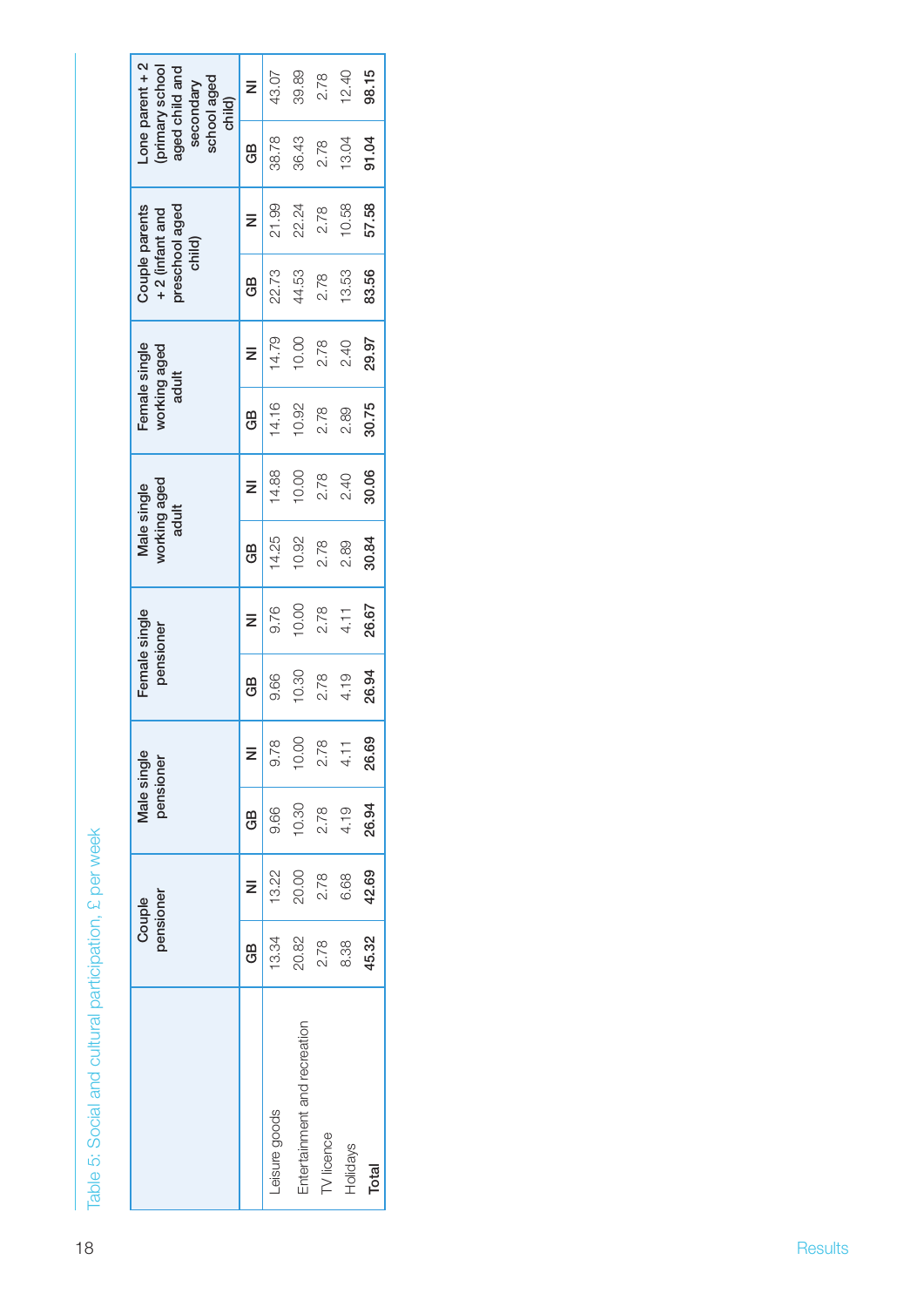### **4 Conclusion**

This research has shown that a few elements of a minimum budget in Northern Ireland are significantly different from Great Britain, but that most elements are very similar. The overall level of the minimum income standard is also similar. For two of the five household types tested, the Northern Ireland budgets are within 2 per cent of the Great Britain MIS totals and for all five they are within 5 per cent. Moreover, these differences are not all in one direction: the required minimum is slightly higher in Northern Ireland in some cases and slightly lower in others.

In light of these results, the minimum income standard for Britain can fairly be described as representing a minimum standard for the whole of the UK. Future reporting on MIS will therefore use this description.

The research does not address the different and additional costs associated with living in rural areas. This is an especially pertinent point for Northern Ireland, where a greater proportion of households live in rural areas compared with Great Britain. Rural costs are being investigated in England for the Commission for Rural Communities. Similarly, it would be valuable in the future to examine the difference in costs incurred by Northern Ireland rural households in order to achieve the same standard of living as their urban counterparts.

What the present report does offer is a more local feel, showing how needs in Northern Ireland are structured somewhat differently from those in the rest of the UK. In particular, a minimum budget in Northern Ireland includes somewhat more on transport and on personal services but significantly less on rates (compared with council tax) and, in some cases, on leisure activities.

These differences can have significant implications for social policy. For example, while someone on benefits might have a similar overall cost of living in Northern Ireland as in the rest of the UK, someone on a low income will have a smaller portion of these costs covered by the

rate rebate in Northern Ireland than by council tax benefit in Great Britain. Such differences remain relevant when applying MIS to debates about required benefits and wages, even though the overall UK minimum income standard will in future be considered as applicable to Northern Ireland.

It is important to note that the benchmark represented by the minimum income standard in Northern Ireland has a similar position relative to benefits and the National Minimum Wage as has been documented for Great Britain. Safety net benefits (Income Support and Pension Credit) represent a slightly lower proportion of the MIS in Northern Ireland than in Great Britain, because they cover costs net of local taxes, and these costs are higher in Northern Ireland. However, the difference in this respect between Northern Ireland and Great Britain is dwarfed by the difference in the value of benefits between demographic groups in both places. A single person on Income Support receives 41 per cent of the MIS budget after rent and council tax in Northern Ireland, and 42 per cent in Great Britain. In contrast, Pension Credit is worth slightly more than the budget required by a pensioner couple in both places: 2 per cent more in Northern Ireland and 5 per cent more in Great Britain.

Similarly, the capacity of the National Minimum Wage (NMW) to meet minimum needs is dependent on the composition and working pattern of households both in Northern Ireland and Great Britain. For example, while the current NMW is £5.73 per hour, a single person working full-time requires £7.09 an hour to achieve the minimum income standard specified for Great Britain, and £7.12 an hour based on the budget for Northern Ireland. In both places most families with a single full-time earner cannot reach the minimum income standard on the minimum wage, although some families with dual earners – as well as lone parents who mange to work full time and avoid childcare costs – may be able to do so.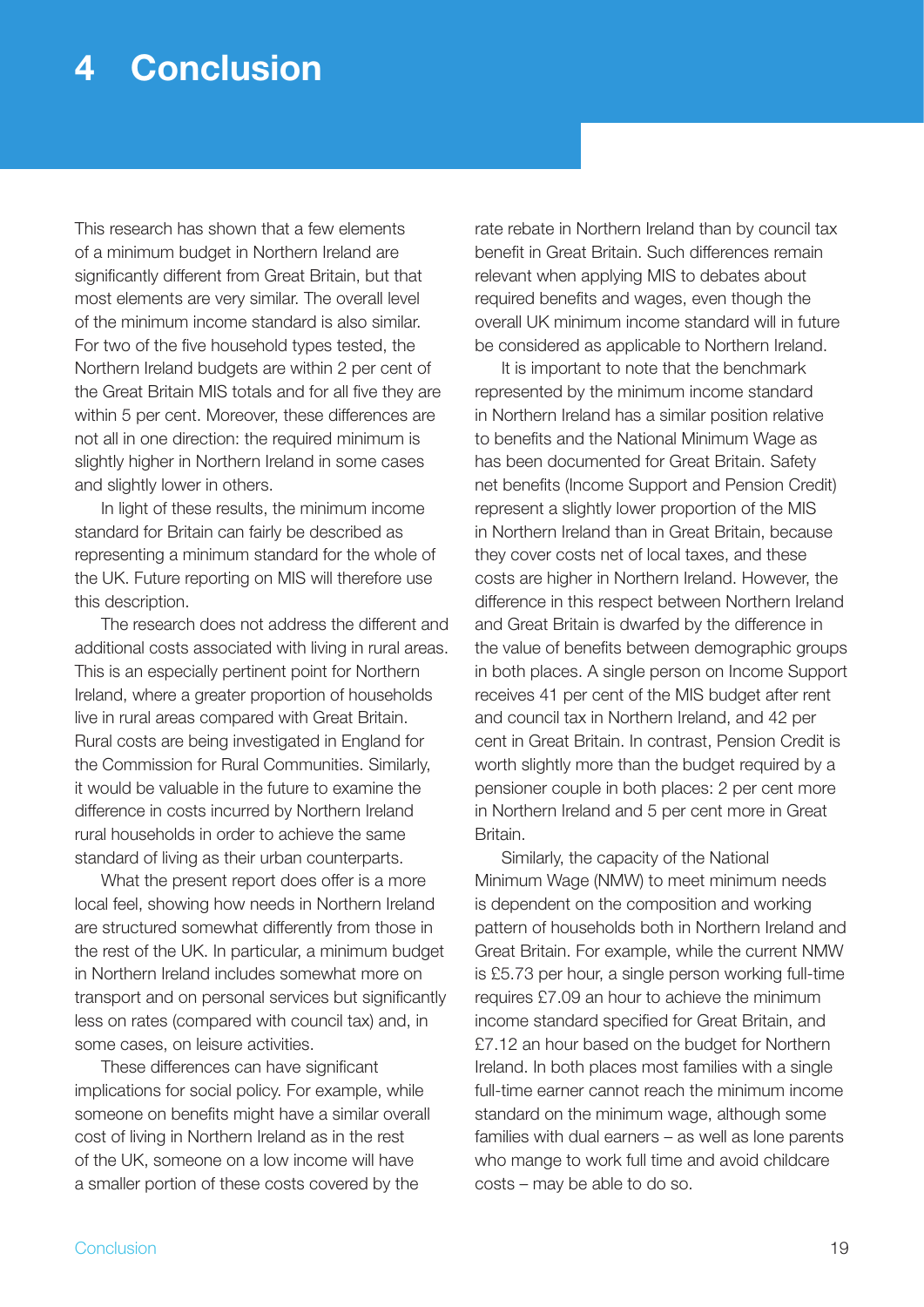Finally, the Northern Ireland budgets can be compared to the official poverty line of 60 per cent of median income. In Northern Ireland, every family type requires at least 60 per cent of median in order to attain the minimum standard. So this research has shown that this otherwise arbitrary statistical measure of poverty is effective in defining a group of people all of whom have too little to attain a minimum acceptable living standard as defined by members of the public in Northern Ireland.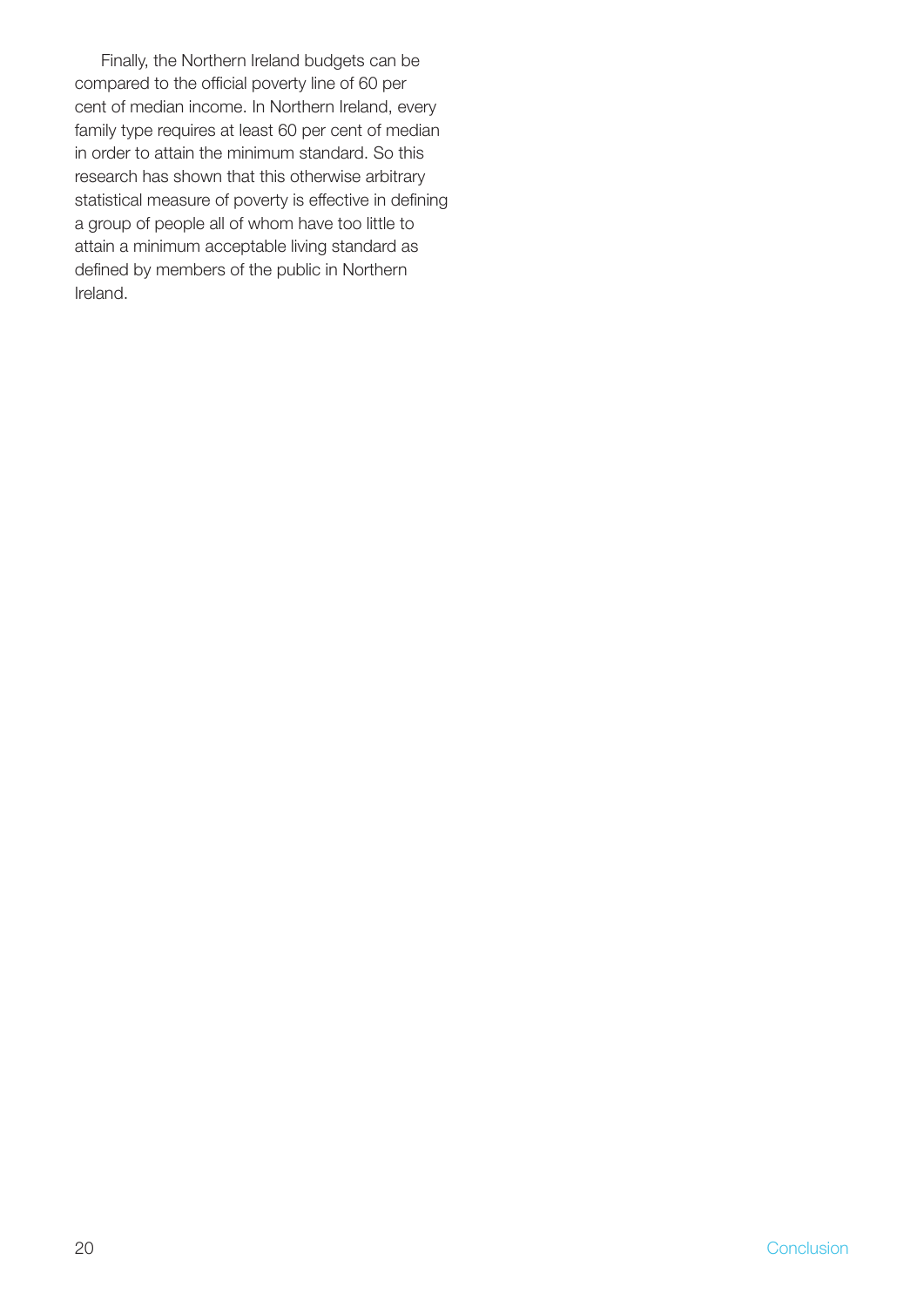## **Notes**

### **Chapter 1**

1 This comparison is only illustrative; different urban–rural classifications are used in Northern Ireland and Great Britain.

### **Chapter 3**

1 This was the best way to give the closest possible comparison, but produces figures for Great Britain that are slightly different from the current published MIS figures for GB, which are based on index uprating of budgets priced in 2008.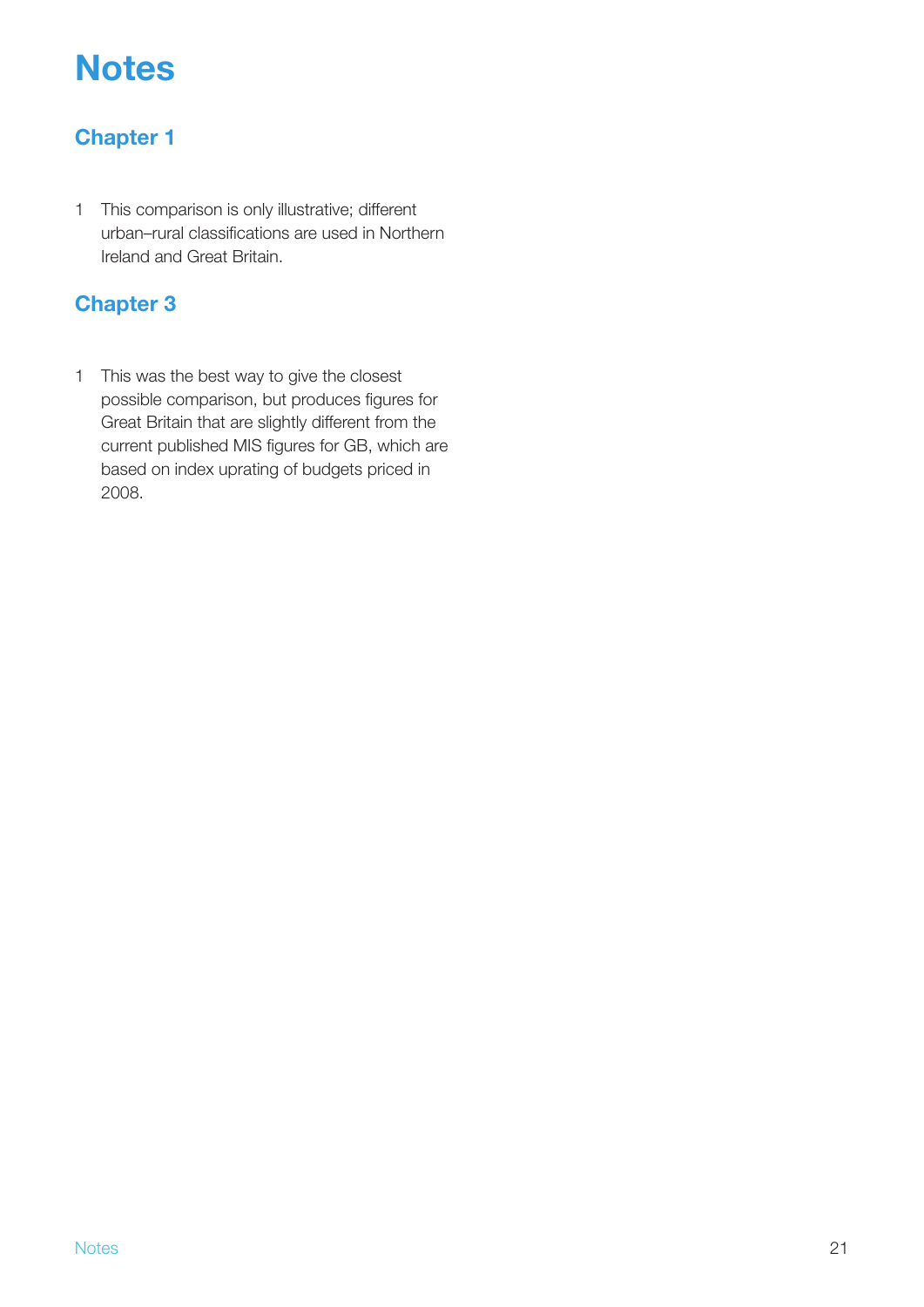### **References**

DSD (Department for Social Development) (2008) *Family Resources Survey Urban Rural Report: Northern Ireland 2006–07*, Northern Ireland Statistics and Research Agency, www.dsdni.gov. uk/index/publications/urban\_rural\_reports%20.htm

ONS (Office for National Statistics) (2008) *Family Spending: A Report on the 2007 Food and Expenditure Survey*, Newport: Palgrave Macmillan, www.statistics.gov.uk/downloads/theme\_social/ Family\_Spending\_2007/FamilySpending2008\_ web.pdf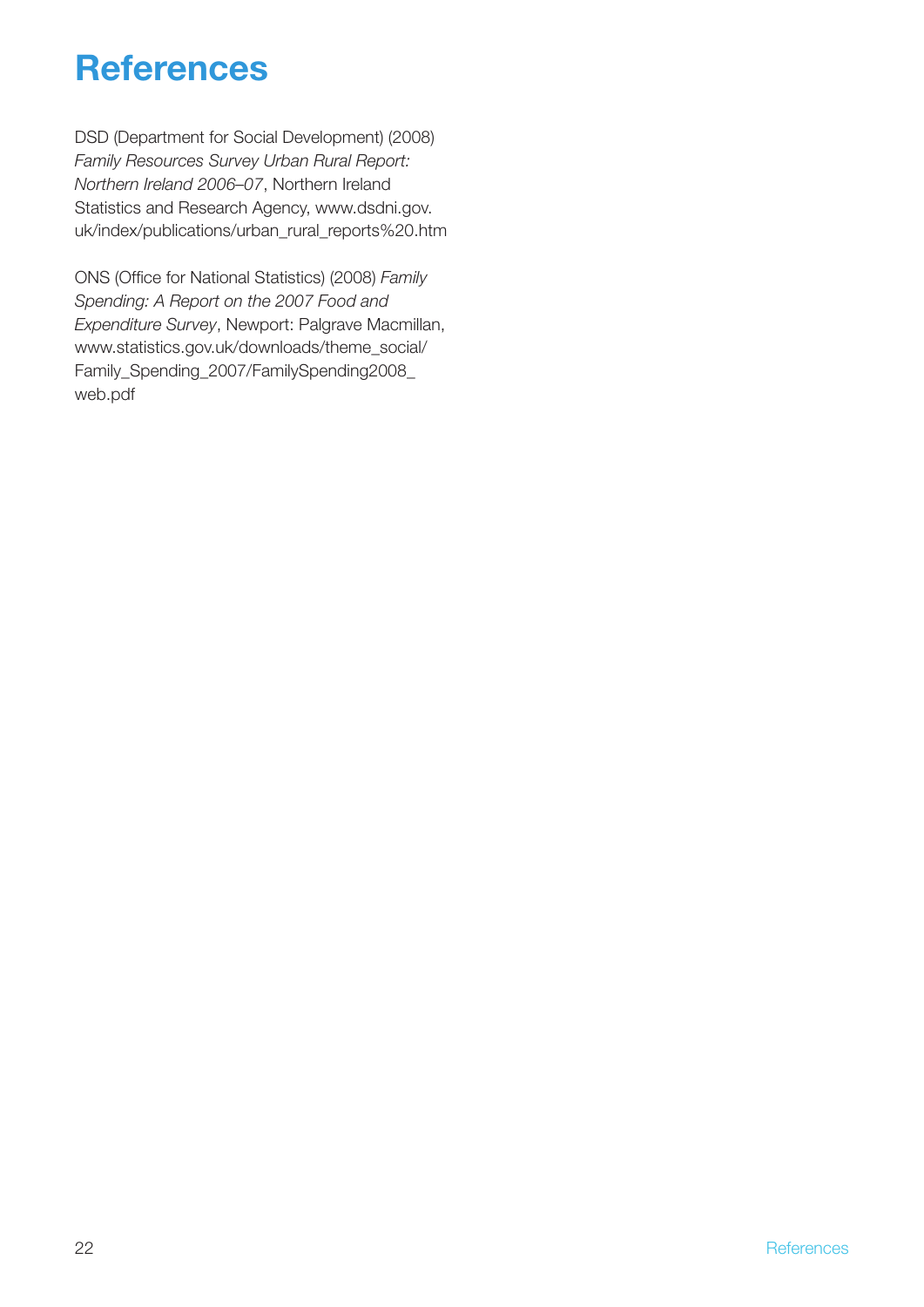The Joseph Rowntree Foundation has supported this project as part of its programme of research and innovative development projects, which it hopes will be of value to policy-makers, practitioners and service users. The facts presented and views expressed in this report are, however, those of the authors and not necessarily those of the Foundation.

Joseph Rowntree Foundation The Homestead 40 Water End York YO30 6WP www.jrf.org.uk

This report, or any other JRF publication, can be downloaded free from the JRF website (www.jrf.org.uk/publications/).

A CIP catalogue record for this report is available from the British Library.

© Loughborough University 2009

First published 2009 by the Joseph Rowntree Foundation

All rights reserved. Reproduction of this report by photocopying or electronic means for noncommercial purposes is permitted. Otherwise, no part of this report may be reproduced, adapted, stored in a retrieval system or transmitted by any means, electronic, mechanical, photocopying, or otherwise without the prior written permission of the Joseph Rowntree Foundation.

ISBN: 978-1-85935-713-2 (pdf)

Designed by Draught Associates Typeset by York Publishing Services Ltd